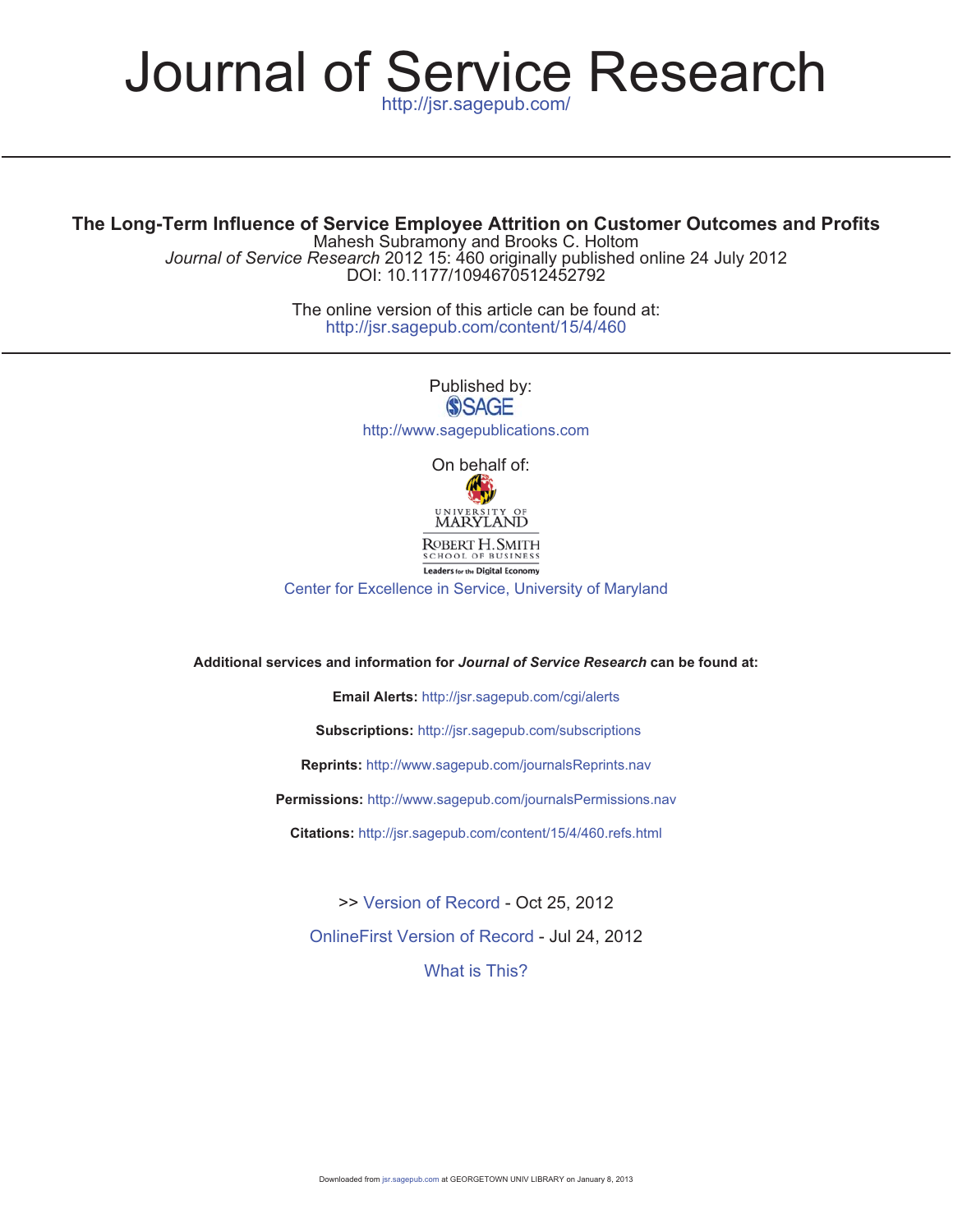## The Long-Term Influence of Service Employee Attrition on Customer Outcomes and Profits

Journal of Service Research 15(4) 460-473 © The Author(s) 2012 Reprints and permission: sagepub.com/journalsPermissions.nav DOI: 10.1177/1094670512452792 http://jsr.sagepub.com **SSAGE** 

Mahesh Subramony<sup>1</sup> and Brooks C. Holtom<sup>2</sup>

#### Abstract

The authors proposed and tested a model linking service-employee attrition, customer-perceived service outcomes, and financial performance utilizing time-lagged data obtained from 64 business units of a temporary help services (staffing) firm. Using the notion of relational assets, the authors predicted that employee attrition (both voluntary turnover and downsizing) would disrupt the existing stock of relationships between customer-facing employees and their customers, which would have negative effects on customer outcomes and future financial performance of business units. The authors found that (a) the relationship between voluntary turnover and customer-perceived service brand image (SBI) was fully mediated by customers' evaluations of service delivery, (b) the relationship between downsizing and SBI was fully mediated by the customer orientation levels of the unit staff, and (c) SBI significantly predicted future unit profitability. These findings point to critical factors that leaders must address when experiencing elevated levels of turnover or considering downsizing. These include focusing on developing customer orientation levels among employees through the effective use of selection, training, performance management, and compensation, minimizing employee voluntary turnover by creating positive work environments, and factoring in the long-term costs of downsizing on the organization's SBI and future profitability.

#### Keywords

employee turnover, service brands, customer orientation

Employee turnover has occupied the attention of scientists and practitioners for nearly a century primarily due to its proposed firm-level consequences. Yet, relatively few studies have investigated firm-level outcomes, and fewer still have examined the ''black box'' (Datta et al. 2010, p. 337) or ''the mediating mechanisms between turnover and firm performance'' (Holtom et al. 2008, p. 261). Moreover, the emergent body of turnover-related theory and research appears to have progressed along two separate streams focusing on either voluntary turnover or downsizing with limited opportunities for confluence. An integrated view, however, is warranted for three key reasons. First, emerging evidence indicates that both forms of turnover (also referred to as attrition) can exert negative effects on performance. Specifically, voluntary turnover rates have been linked to a decrease in unit-level efficiency (Morrow and McElroy 2007), customer-service outcomes (Hausknecht, Trevor, and Howard 2009), and financial performance (Glebbeek and Bax 2004). Similarly, downsizing has been found to negatively influence business outcomes including organizational efficiency (Zatzick and Iverson 2006), profitability (Guthrie and Datta 2008), and firm reputation (Flanagan and O'Shaughnessy 2005). Second, both forms of turnover are typically viewed as engendering the loss of firm-specific human and social capital (Dess and Shaw 2001)

as well as ''eroding skill bases, disrupting organizational relationship networks, and . . . eliciting negative responses from survivors'' (Datta et al. 2010, p. 322). Third, there is evidence that organizations intentionally reducing their workforces are at a greater risk of incurring further losses through employee withdrawal or quits (Spreitzer and Mishra 2002). This, in turn, suggests that the phenomena of downsizing and voluntary turnover are correlated and that the combined effects of both turnover types might be higher than either one alone.

We developed and tested an integrated model of employee attrition and its customer-related outcomes within the context of a relationship-based service business: temporary help services (THS). The THS firm recruits and manages contingent workers who provide administrative and professional services for clients, with semiautonomous regional offices (units), each

#### Corresponding Author:

Mahesh Subramony, Northern Illinois University, 245F Barsema Hall, DeKalb, IL 60115, USA

Email: msubramony@niu.edu

<sup>&</sup>lt;sup>1</sup> Department of Management, Northern Illinois University, DeKalb, IL, USA <sup>2</sup> McDonough School of Business, Georgetown University, Washington, DC, USA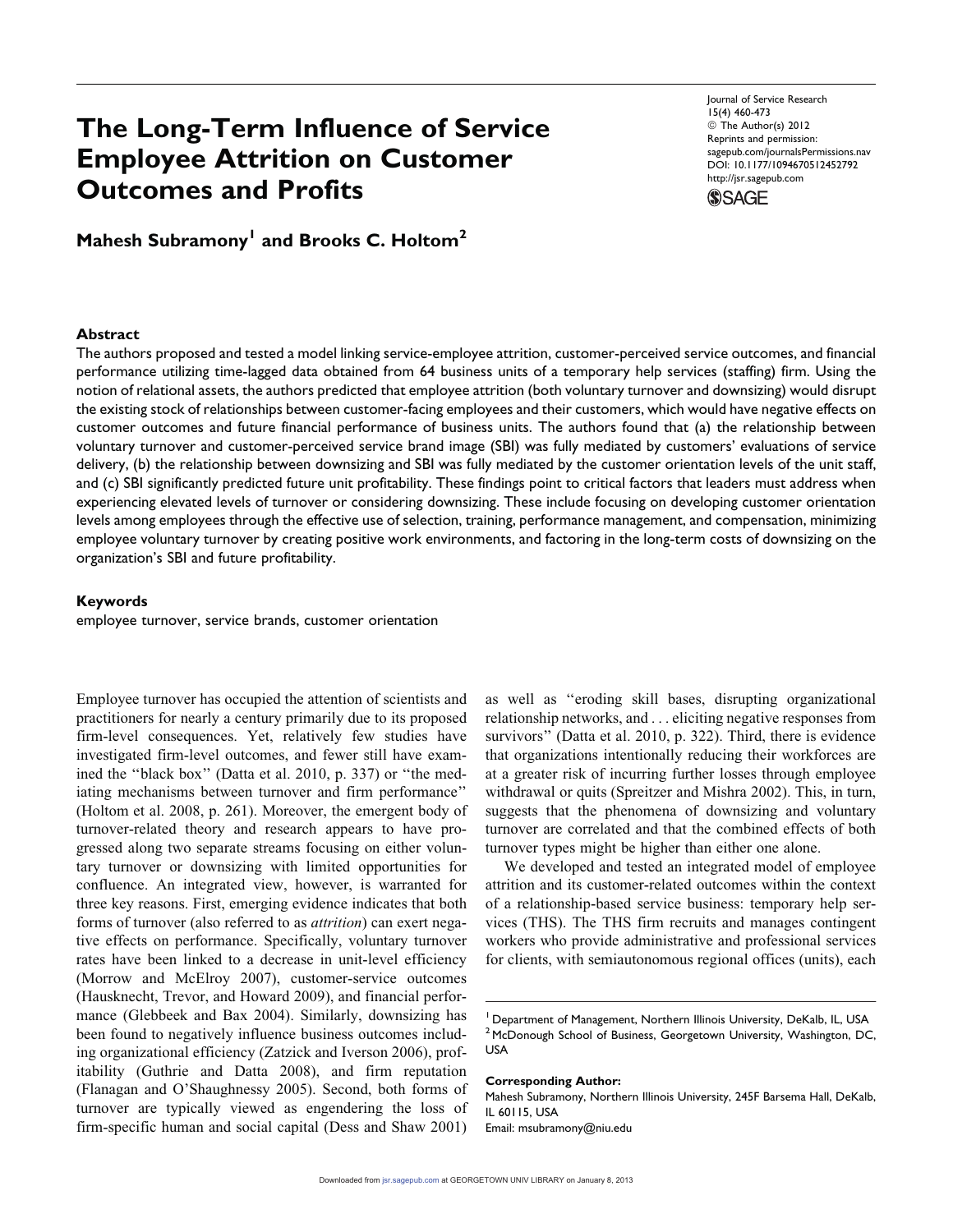with its own annual objectives and performance metrics. Given that 83% of workers in the United States (Lee and Mather 2008) and approximately 60% of workers in the European Union, 27 countries (Alajaasko 2008) produce a service rather than a product and because the value of services is inextricably linked to the interaction between employees and customers (Schneider and Bowen 1985), we believe it is critical to explore the role that attrition plays in influencing valued customer outcomes. In testing our model, we also addressed one of the key design issues with existing studies in this field—the lack of a temporal focus—by utilizing time-lagged data (Holtom et al. 2008). Our key assertion is that unit-level employee turnover can result in the erosion of the firm's customer value as reflected in its service brand image (SBI), defined as customers' general perceptions or beliefs regarding the brand (Keller 1993). Specifically, we argue that high turnover levels reduce customer evaluation of service delivery (CESD), defined as the customer's perception of the unit's effectiveness in delivering core service offerings, thereby affecting SBI. We argue further that downsizing affects these valued customer outcomes through its negative influence on the unit's collective level of customer orientation, and CESD. Finally, we propose a positive relationship between SBI and unit profitability. In the following section, we develop the theoretical rationale for our model and propose testable hypotheses.

#### Theory and Hypotheses

#### SBI and Related Constructs: Similarities and Distinctions

Research on product and service brands typically makes a distinction between brand identity (i.e., the brand that the firm intends to communicate to the customer) and brand image (i.e., the perceptions about a brand as reflected by the brand associations held in the consumer's memory; Keller 1993, p. 3). The latter is viewed as developing over time as a result of the accumulation of the interactions between the customer and multiple contact points such as the firm's communication efforts and—particularly in the realm of service—the service employees (Grönroos 2007). It has been argued that the creation and maintenance of a positive brand image can help service firms differentiate themselves from their competitors (Berry 2000). Specifically, when customers associate a brand with favorable attributes (e.g., trustworthiness, innovativeness, and professionalism), they are also more likely to perceive it as providing value (Brodie, Whittome, and Brush 2009) and express loyalty through repurchase (Wu, Chan, and Lau 2008) and referrals (Chaudhuri and Holbrook 2001). In addition, it has been proposed that strong brand perceptions can translate into financial brand equity (current and future cash flow), and in the long run allow the firm to extend its brand capabilities into other service categories (Burmann, Jost-Benz, and Riley 2009).

Distinctions also need to be made between SBI and CESD. Whereas CESDs are evaluations of specific service events experienced by customers, SBI represents customers' general perceptions or beliefs regarding the brand (Keller 1993), and is developed by customers over time as a result of both their direct experiences with service delivery (Kirmani and Zeithaml 1993) and their exposure to messages about the brand derived from other sources including marketing, advertising, and word of mouth (Romaniuk and Sharp 2003). In a qualitative analysis of interviews conducted with 20 branding experts in United Kingdom, Chernatony and Riley (1999) found that experts typically defined brand image in terms of perceptual associations in the minds of customers and as a ''blending of rational and emotional components (and) that they can thrive by building a relationship with consumers, based on trust'' (p. 186). Several researchers have attempted to measure brand image by examining the perceptual attributes associated with the brand in the minds of customers. For instance, Romaniuk and Sharp (2003) measured customer evaluations of three different brands within a B2B context on image attributes including, economical, listening, easy to work with, trustable, and solves problems. Similarly, Driesener and Romaniuk (2006) asked recent car buyers to rate various car brands on attributes such as, good value, interesting, safe, and trust using a 5-point Likert-type scale (strongly disagree to strongly agree). More recently, Chang and Liu (2009) measured customers' brand image associations related to specific service brands in China using items such as, ''Company X is socially responsible'' and ''Company X is trustworthy.''

CESDs, on the other hand, are typically measured in terms of customer evaluations of specific service delivery facets. For instance, Giardini and Frese (2008) measured client evaluations of the service provided by financial consultants using items including, ''The employee provided me with all the information I needed'' and ''The employee addressed my individual needs.'' Similarly, Hausknecht, Trevor, and Howard (2009) used 2 items, ''How friendly and helpful were the staff?'' and ''How would you rate the waiting times?'' to measure customer evaluations of the service provided by casino staff.

In sum, the CESD and SBI constructs differ on ''bandwidth" (i.e., the narrowness or breadth of customer cognitions). While CESD is more focused on customer evaluations of the unit, or its employees on various facets of service delivery, SBI is composed of a broader set of associations in the minds of customers regarding the firm. However, both are critical to consider in understanding and creating service brand equity (Berry 2000).

Because services are coproduced by the firm and its customers and do not exist independent of employee-customer interactions, the formation of SBI perceptions is likely to be significantly affected by the quality of firm-customer interactions (Berry 2000; de Chernatony and Segal-Horn 2001; Wentzel 2009). Thus, an investigation of SBI appears to be a natural extension of the current research linking attitudes, perceptions, and behaviors of service employees with CESD (e.g., Susskind, Kacmar, and Borchgrevink 2003). Taking the above view, we examine the effect of unit-level employee turnover on SBI, and the lagged effect of SBI on unit profitability.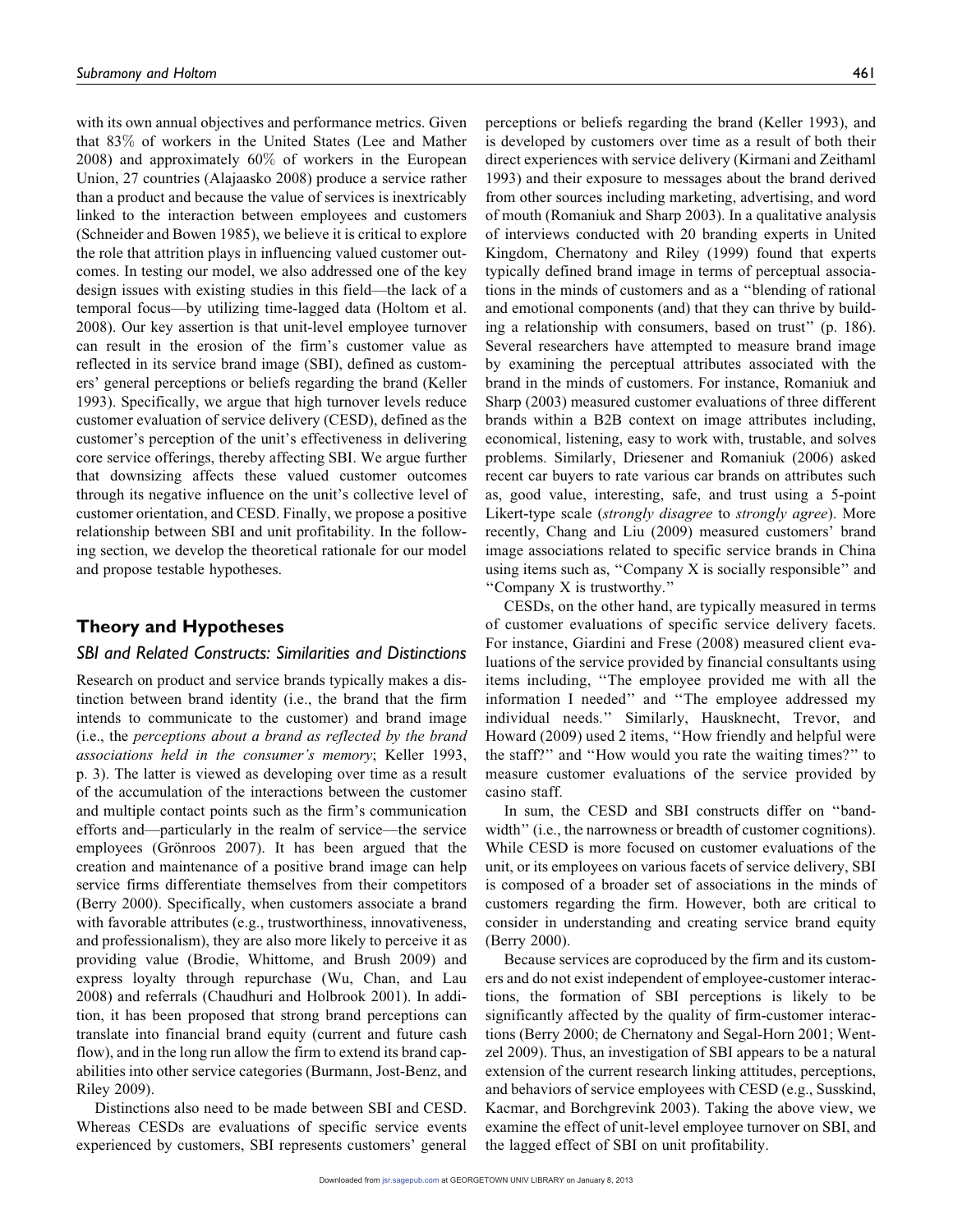#### Voluntary Turnover and SBI

Boundary-spanning employees (i.e., sales, customer service, and other customer-facing staff) constitute a critical link between firms and their customers (Schneider and Bowen 1985). Moreover, there is evidence that customers' loyalty to the firm is strongly influenced by their loyalty to the firm's representatives (Palmatier, Dant, and Grewal 2007). This is the case because repeated interactions with customers provide employees with the opportunity to develop a deeper understanding and appreciation of individual customers' needs and preferences (Liao and Subramony 2008), and consequently lead employees to exert discretionary effort to solve customer problems (Bettencourt, Gwinner, and Meuter 2001). These discretionary behaviors are typically reciprocated by customers in the form of attachment directed specifically toward the employee (Tax and Brown 1998). Moreover, through frequent interactions over time, employees and customers often form personal bonds or relationships characterized by ''vicarious experiences of each other's behaviors, the mutual exercise of influence, and . . . the development of similar opinions, beliefs, and attitudes'' (Dietz, Pugh, and Wiley 2004, p. 83). Because these personal relationships emerge over time and the mutual trust and commitment characterizing them are difficult to replace or replicate (Hunt 1997), the loss of customer-facing employees can significantly disrupt the delivery of service. This argument is consistent with operational disruption theory, which views employee departures as affecting ''the ability of others to produce because of the interdependence of work roles'' (Staw 1980, p. 256), thereby disrupting the normal operations of the unit and diverting unit resources (i.e., people, time, and money) toward dealing with this disruption as opposed to maintaining efficiency and high service levels (Hausknecht, Trevor, and Howard 2009).

Within THS firms, staff voluntary turnover could lead to disruption in client communication, delays in execution (e.g., filling the open position, training the new staff, etc.), additional time and effort expended on reorienting the firm's staff, and extra emotional energy expended in rebuilding the relationship with a new partner. Moreover, units that experience higher rates of employee attrition are less likely to anticipate and deliver high-quality service (Hausknecht, Trevor, and Howard 2009) because their employees lack the critical knowledge, skills, abilities, and customer relationships found in organizational units with lower attrition rates (Kacmar et al. 2006). Thus, we expect the disruptions in service caused by voluntary turnover rates to negatively affect CESD.

#### Hypothesis 1. Voluntary turnover rates will negatively influence CESD.

Further, we expect CESD to affect SBI. This is because service failures and disruptions in service delivery attributed to firmrelated characteristics trigger negative perceptions and evaluations in the minds of customers (Wu, Chan, and Lau 2008) and create brand-related schemas or ''clusters of interconnected rational and irrational beliefs that are stored in memory as a unit'' (Orth and De Marchi 2007, p. 221). For instance, frequent disruptions in service might cause customers to view the brand as being fundamentally unreliable, and inconsistencies between promised and delivered levels of service could create an impression of untrustworthiness (Lantieri and Chiagouris 2009). Interactions with employees can serve as a key source of SBI. The supplier and the customer interact with each other over time through a series of encounters and cocreate the brand relationship (Payne et al., 2009). Similarly, it has been argued that employee behaviors (if seen as typical of all employees) can be generalized to the brand itself (Wentzel 2009). In other words, SBI could become more positive or negative depending upon the service received from the employee. Thus, negative CESD is likely to lead to a negative SBI, and positive service experiences are likely to translate into a favorable SBI in the minds of customers. In other words, the effect of voluntary turnover on SBI will be indirect, that is, mediated by CESD.

Hypothesis 2. The relationship between voluntary turnover rates and SBI will be fully mediated by CESD.

#### Downsizing and SBI

Although downsizing is typically initiated to increase efficiency levels by reducing labor costs, evidence suggests that benefits gained in terms of short-term efficiency might be offset by decreases in other relevant business outcomes including customer satisfaction, productivity, and profitability (McElroy, Morrow, and Rude 2001). This might be because downsizing initiatives can be viewed as a breach of the psychological contract (De Meuse et al. 2004) and trigger decreases in employee morale and commitment (Allen et al. 2001). We propose that, in addition, downsizing can have a detrimental effect on customer outcomes through its negative effects on both unit-level customer orientation and CESD.

Customer orientation, which is defined as a shared business unit-wide emphasis on understanding and responding to client needs and expectations (Susskind, Kacmar, and Borchgrevink 2003), can be treated as a strategic asset (Hunt 1997) that enables the firm to develop positive relationships with customers, thereby providing it with an inimitable sources of advantage over competitors (Hogan and Armstrong 2001). In other words, competitors can offer better service packages but cannot easily build the same quality or strength of relationship with customers. Indeed, recent evidence suggests that customers who perceive themselves as enjoying positive relationships with their service providers express high levels of customer satisfaction and loyalty (Palmatier et al. 2006), identify strongly with the firm (Homburg, Wieseke, and Hoyer 2009), are more tolerant of service transgressions (Grégoire, Tripp, and Legoux 2009), and feel gratitude for its relational investments (Palmatier et al. 2009). The accumulation of these asset stocks over time is contingent upon the retention of current assets, further organizational investments, and counteraction of the forces that erode or depreciate these assets (Dierickx and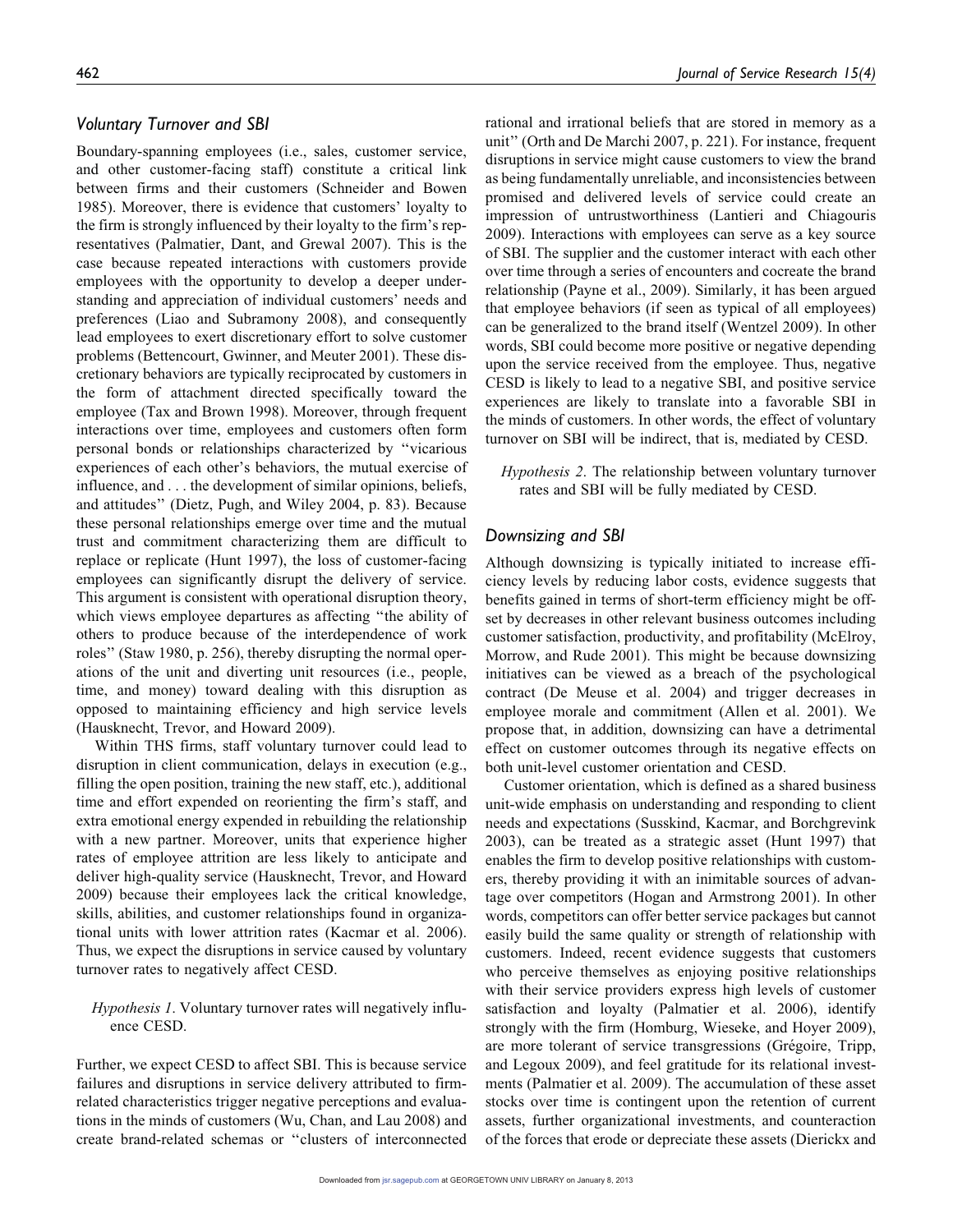Cool 1989). If customer orientation is indeed a strategic asset, it can be argued that units with higher stocks ''will perform better than units with lower stocks because of employees' greater collective willingness and ability to manifest effective service behaviors'' (Ployhart, Weekley, and Ramsey 2009, p. 1001).

Stocks of unit-level customer orientation are accumulated by hiring, socializing, developing, and rewarding customerfocused employees (Schneider, White, and Paul 1998) and could be depleted through high levels of employee downsizing. This is because, unlike voluntary turnover, downsizing is typically an organizational response to contextual factors (e.g., the economic environment, customer demands, and technology) and firm-level challenges (e.g., past performance, new strategy, and cost considerations; Datta et al. 2010), with limited consideration of employee attributes or performance (McElroy, Morrow, and Rude 2001). Moreover, downsizing has been demonstrated to have a number of deleterious effects on survivors that are not observed in response to voluntary turnover. First, the existing body of research on survivors suggests that layoffs evoke many negative attitudes among those who remain, including job insecurity and anger, which can be manifest in subsequent performance, motivation, job satisfaction (JS), and organizational commitment (Spreitzer and Mishra 2002). Second, the study of networks in organizations that have experienced downsizing reveals that survivors lost an average of five friendship ties, yet only cultivated one new friendship tie (Shah 2000). The loss of friends and the inability to generate new friendship ties decreased survivors' social integration within the firm. This, in turn, caused disruptions of trust, work flow, and communication. Additionally, downsizing and the associated damage to a firm's social capital may lead to the loss of knowledge stored in transitive (social system) memory and negatively impact the ability of firms to derive value from knowledge gained from employee relationships (Dess and Shaw 2001). In sum, units that downsize are more likely to see an erosion of the collective customer orientation that exists in its social network than units that do not downsize. Thus, we propose a negative relationship between downsizing and unitlevel customer orientation levels.

#### Hypothesis 3. Downsizing rates will negatively influence customer orientation levels of THS staff.

In addition to the loss of human capital, downsizing can have a detrimental effect on social capital, or the knowledge embedded in social networks (Nahapiet and Ghoshal 1998). Unit-level customer orientation can be considered a shared construct emerging from the frequent interactions between unit members or as ''a structure of collective action . . . that transcends the individuals who constitute the collective'' (Morgeson and Hoffmann 1999, p. 252). We suggest that by removing multiple employees, including those bridging structural holes or spanning boundaries between different employee groups (Adler and Kwon 2002), downsizing can dissolve the social bonds among organizational members (Datta et al. 2010) and create a loss of shared purpose or agency (Leana and Van Buren 1999). This loss of social capital is likely to be difficult to replace even with a subsequent increase in hiring due to the amount of time it takes to rebuild these social connections.

It can be further argued that customers interacting with units with low levels of customer orientation will have an unfavorable image of the service brand. As opposed to discrete or one-time exchanges common in many retail settings, interactions between THS firms and their customers occur within a longer time duration and are characterized by relational exchanges. The firm's full-time staff and customers together identify appropriate contingent workers for various open positions, interact with each other throughout the duration of the position or project, and cycle through multiple assignments. Over the course of this relationship, THS staff and their customers develop an understanding of each other's contexts, capabilities, and vulnerabilities and become uniquely suited to meet each others' needs (Druker and Stanworth 2004). This mutual understanding increases the interdependence between the two parties and raises the customer's perceived cost of switching to a different supplier (Ganesan 1994). In addition, over the long term, both parties receive opportunities to develop mutual trust and commitment (Hunt 1997) and establish mutually acceptable relational (as opposed to contractual or exchange-based) norms that ''enable exchange partners to respond more effectively to environmental contingencies . . . and refrain from relationship damaging behaviors'' (Palmatier, Dant, and Grewal 2007, p. 177). Low customer orientation levels are likely to manifest in the form of inconsistent or inadequate service delivery and a limited focus on building strong relationships with customers (Riley and de Chernatony 2000).

In the context of THS firms, customer orientation may be manifest in a number of ways. For example, a THS customer's need for temporary workers might fluctuate depending upon the business cycle (e.g., a larger sales force during holidays or more programmers during technology upgrades). Dealing with these fluctuations requires an in-depth understanding of the customer organization's workforce skill gaps. In situations like these, a deeper understanding of customer needs and a willingness to accommodate changes in customer demands is critical, and a perceived lack of these characteristics is likely to exert a negative effect on customer perceptions of the THS employee and unit. These perceptions are, in turn, likely to influence SBI. This is because people frequently make general trait-like evaluations of individuals and groups based on their observations and interactions with these entities (Srull and Wyer 1989). Specifically, if employee behaviors are seen as typical of all employees, they are generalized to the brand itself. In other words, SBI could become more positive or negative depending upon the service received from the employee (Wentzel 2009).Thus, customers perceiving an inconsistency between employee promises and actual service delivery are likely to attribute the trait of ''untrustworthiness'' to the service brand. Because the formation of SBI is strongly influenced by employee-customer interactions (Riley and deChernatony 2000), customer-orientation levels of employees are likely to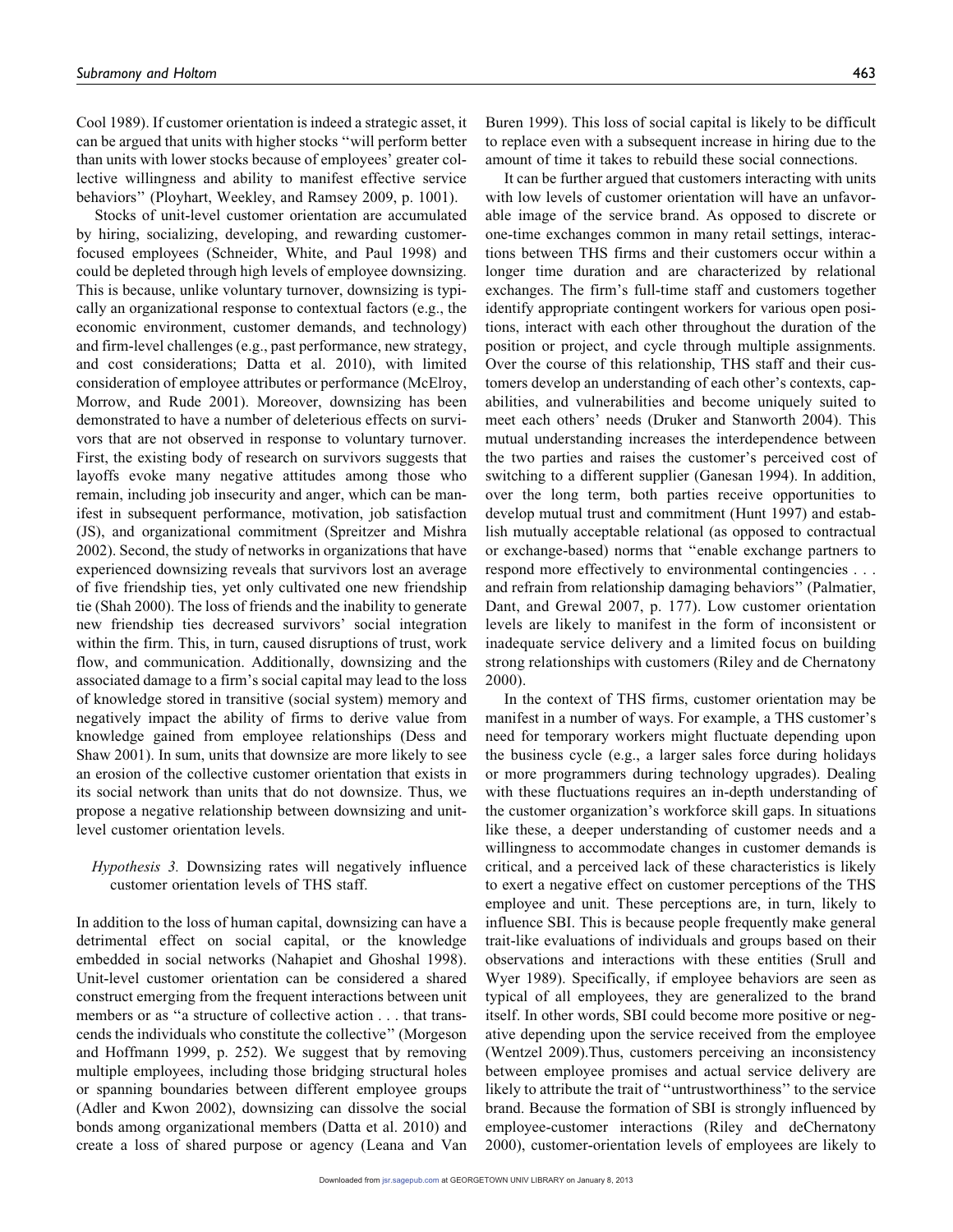influence these perceptions. Thus, customer orientation will mediate the relationship between downsizing and SBI.

Hypothesis 4. The relationship between downsizing rates and SBI will be fully mediated by customer orientation.

In addition to proposing a mediated negative relationship between downsizing and SBI, we predict a negative relationship between downsizing and CESD. Downsizing efforts are primarily driven by a quest for efficiency and might lead to the elimination of workers possessing the skills necessary to effectively serve customers (Datta et al. 2010). Thus, it is possible that the loss of human capital and the potential disruption caused by the elimination of a part of the labor force will spillover into lower levels of service delivery. For instance, downsized units might lose staff with an understanding of particular customers' expectations regarding specific service standards, or their unique business contexts. From the customer's perspective, downsizing might lead to a disruption of relationships, decrease response speed (due to fewer staff performing more tasks), and increase the chances of service failure.

It should be noted that the extant literature linking downsizing with customer service outcomes is sparse. However, based on the results of a longitudinal unit-level study conducted within a financial services company (McElroy, Morrow, and Rude 2001), and recent investigations of the effects of involuntary turnover (i.e., both dismissals and discharges) on customer service performance (e.g., Batt and Colvin 2011), we propose that downsizing will negatively influence CESD.

Hypothesis 5. Downsizing rates will negatively influence CESD.

#### SBI and Unit Profitability

There is evidence that customers who perceive a brand to have a favorable image also tend to be more loyal to it (i.e., stay with, and recommend the brand to others; Brakus, Schmitt, and Zarantonello 2009). This occurs because a favorable brand image can (a) help make the brand or firm salient in the minds of customers, thereby prompting consideration whenever they need the relevant service (Romaniuk and Sharp 2003), (b) signal product or service quality, thus reducing the uncertainty created by having to choose between multiple product/service offerings (Erdem, Swait, and Valenzuela 2008), and (c) provide functional and symbolic benefits that induce customers to reciprocate by building high levels of commitment to the brand (Wu, Chan, and Lau 2008). Thus, brand image can help differentiate the firm from its competitors and create customer loyalty (Mizik and Jacobson 2008), which in turn is linked to favorable outcomes such as revenue increases (Smith and Wright 2004). Additionally, there is evidence that customers' positive brand perceptions can translate into their willingness to pay a premium price for the brand (Lassar, Mittal, and Sharma 1995). Finally, several studies, treating brands as strategic assets, reveal positive relationships between distinctive brand image and various measures of organizational performance including profitability (Verbeeten and Vijn 2010), sales growth (Smith and Wright 2004), and shareholder value (Barth et al. 1998). Based on the emerging evidence from research in the realm of service branding (e.g., Brodie, Whittome, and Brush 2009), we expect to find a positive relationship between SBI and unit profitability.

Hypothesis 6. Service brand image will positively influence future unit profitability.

#### Method

#### Sample and Procedure

Our sample consisted of staff and customers associated with 64 regional offices of a THS firm in the United States. This firm employs full-time staff who recruit and manage contingent workers delivering a variety of limited-term administrative (e.g., data-entry, filing) and professional/skilled (e.g., quality technician, electronic assembly, computer programming, and accounting) services to over 40,000 client organizations in the United States. For instance, this firm deploys IT workers to companies requiring programming and data entry work for a limited duration, or accountants at the end of the fiscal year to small companies without accountants on their full-time staff. Each regional office in this sample was a semiautonomous unit with its own annual objectives and performance metrics. Voluntary turnover and downsizing data for full-time staff for these units were obtained for the year 2005 for 64 units. All customer data for these units were collected through telephone surveys of random samples of contact persons working for the customer organizations by a market research company contracted by the THS firm. Data on CESD were collected in the year 2007 from 5,258 customers (response rate  $= 65\%$ ), and SBI data were collected in the year 2008 from 4,359 customers (response rate  $=$ 65%). Further, data on customer orientation were collected in 2007 by another consulting firm using an online survey of 1,519 full-time staff working in these THS units (response rate  $= 50\%$ ). Only one representative from each customer organization responded to the surveys during each data collection phase. Number of customer responses per regional office ranged from 5 to 184 in 2007 and 14 to 107 in 2008. A further description of these surveys is provided in Table 1. Finally, unit profitability data for the year 2010 were obtained from the organization. The time lags between these measures were intentionally built into this study to increase confidence regarding the direction of the hypothesized relationships. Because it is likely to take longer for employee turnover to deplete the unit's stock of relational assets and translate into lower levels of CESD and customer orientation, we built in a relatively longer (i.e., a 2 year) lag between these variables. Similarly, the lag between SBI and profit was longer because of the time frame required for SBI to translate into customer behaviors (e.g., spread positive word of mouth, and generate more business) and sales. The lag between data acquired from the same type of source, that is, customers, on the other hand, was relatively shorter (i.e., 1 year). The inclusion of these time lags can be considered a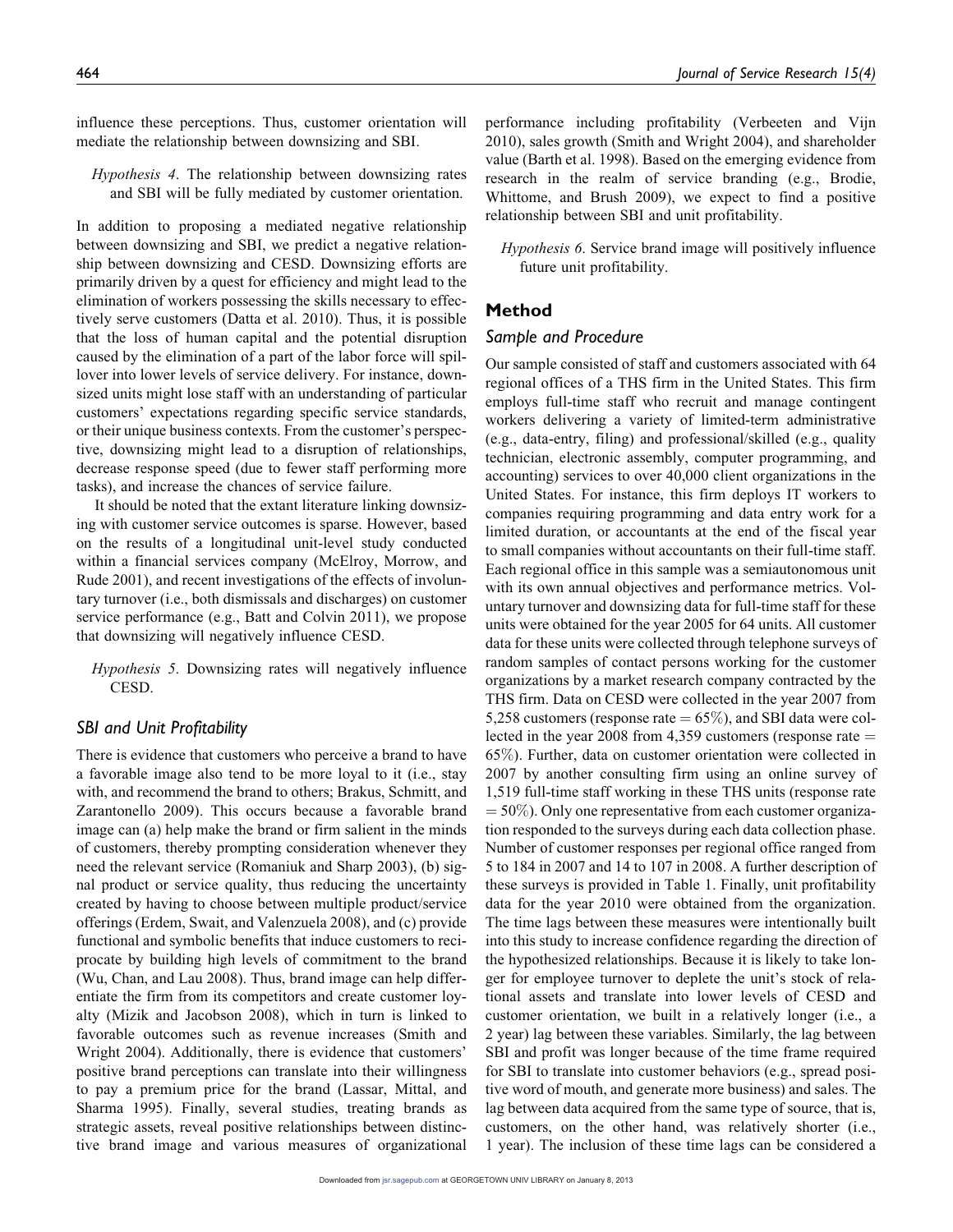#### Table 1. Description of Survey Data

|                           | Survey | No. of<br>Wave Respondents Items |                                                                                             |
|---------------------------|--------|----------------------------------|---------------------------------------------------------------------------------------------|
| Customer measures         |        |                                  |                                                                                             |
| Customer evaluations of   | 2007   | 5,258                            | 1. Our ability to provide you with quality employees                                        |
| service delivery (CESD)   |        |                                  | 2. How well our employees fit your skill requirements?                                      |
|                           |        |                                  | 3. Our follow-up calls regarding employee performance                                       |
|                           |        |                                  | 4. How well we communicate information that is relevant to your staffing needs?             |
|                           |        |                                  | 5. Overall satisfaction with _____ (the firm's) service delivery                            |
| Service brand image (SBI) | 2009   | 4,359                            | 6. Brand-Anticipates your future needs                                                      |
|                           |        |                                  | 7. Brand—Finds creative and innovative solutions                                            |
|                           |        |                                  | 8. Brand—Always respectful and professional                                                 |
|                           |        |                                  | 9. Brand—Is a company I can trust                                                           |
|                           |        |                                  | 10. Brand—Is considered an expert in the employment services industry                       |
| Staff measure             |        |                                  |                                                                                             |
| Customer orientation      | 2007   | 1,519                            | 1. We partner well with our clients to develop solutions                                    |
|                           |        |                                  | 2. We listen to our clients to improve what we deliver to them                              |
|                           |        |                                  | 3. There is a consistent understanding of what service excellence means at the organization |
|                           |        |                                  | 4. We are committed to delivering high quality service                                      |
|                           |        |                                  | 5. We quickly respond to our clients' requests                                              |

strength of our design in comparison to cross-sectional methods.

#### **Measures**

Attrition. Voluntary turnover data were reported in the form of the percentage of full-time staff voluntarily leaving each unit. These rates ranged from  $10\%$  to 76%. In addition, the firm reported the percentage of full-time staff leaving each unit involuntarily (i.e., through discharges or terminations). Downsizing rates varied from 4% to 28%. Using the benchmark of 5%, which has been used previously to signal a significant and intentional workforce reduction (e.g., Guthrie and Datta 2008), we found that 86% of the units had downsized. In this study, both voluntary turnover and downsizing were treated as unitlevel continuous variables.

Customer orientation. We measured THS staff's customerorientation levels using a scale consisting of 5 items ( $\alpha =$ .90) developed for use within the THS organization by a consulting firm. We conducted a separate study to establish the convergent validity of this scale. To do so, we administered the customer-orientation scale along with four other scales to a sample of 106 students enrolled in an undergraduate education program at a comprehensive university in the Midwest. All respondents were employed part-time with nonprofit or private service establishments in the area. We established the convergent validity of our scale by examining the correlations between respondent scores on our scale and two related measures: a 4-item External Customer Mind-Set scale (ECMS; Kennedy, Lassk, and Goolsby 2002) and a 5-item Customer Orientation scale (COS; Susskind, Kacmar, and Borchgrevink 2003). Our scale strongly correlated with both the ECMS  $(r = .74; p = .001)$  and the COS  $(r = .61; p = .001)$ . Next, we established the discriminant validity of our scale by correlating it with a 3-item measure of overall JS (Hackman and Oldham 1976) and a 5-item of affective commitment (OC; Mowday, Porter, and Steers 1982). As expected, both the JS ( $r = .40$ ;  $p = .001$ ) and the OC ( $r = .41$ ;  $p = .001$ ) scales were moderately correlated with the customer-orientation measure. Examining the statistical significance of the difference between each pair of correlations (Spector and Fox 2003) using William's T2 formula (Steiger 1980), we found that our convergent pairs were more strongly correlated than our discriminant pairs,  $T(df = 103)$  values ranging from 2.13 to 4.22; all significant at  $p < .05$ . Based on this evidence, we can conclude that the Customer-Orientation scale has adequate levels of convergent and discriminant validity.

All our analyses were conducted at the unit level (i.e., regional office). While turnover rates and the control variables were a priori conceptualized and measured at the unit level of analyses, customer-orientation data were acquired from individual respondents. Although there is ample precedent for aggregating this form of data at the unit level of analyses (e.g., Hausknecht, Trevor, and Howard 2009; Schneider, White, and Paul 1998; Susskind, Kacmar, and Borchgrevink 2003), we conducted additional analyses to ensure that employees in each regional office perceived their firm's customer-orientation levels similarly. We did this by calculating within-group correlation (rwgj; LeBreton, James, and Lindell 2005) and the intra-class correlations (ICC1, Bliese 2000) for customer orientation. The *rwgj* value for customer orientation was .84, which was higher than the recommended cutoff value of .70 and statistically significant at the  $p < .05$  level (Dunlap, Burke, and Smith-Crowe 2003). Similarly, the ICC1 values ranging from .07 to .09 indicated that between 7% and 9% of the variance in customer orientation can be attributed to between-unit differences (Bliese 2000). These results provide sufficient statistical justification for aggregation.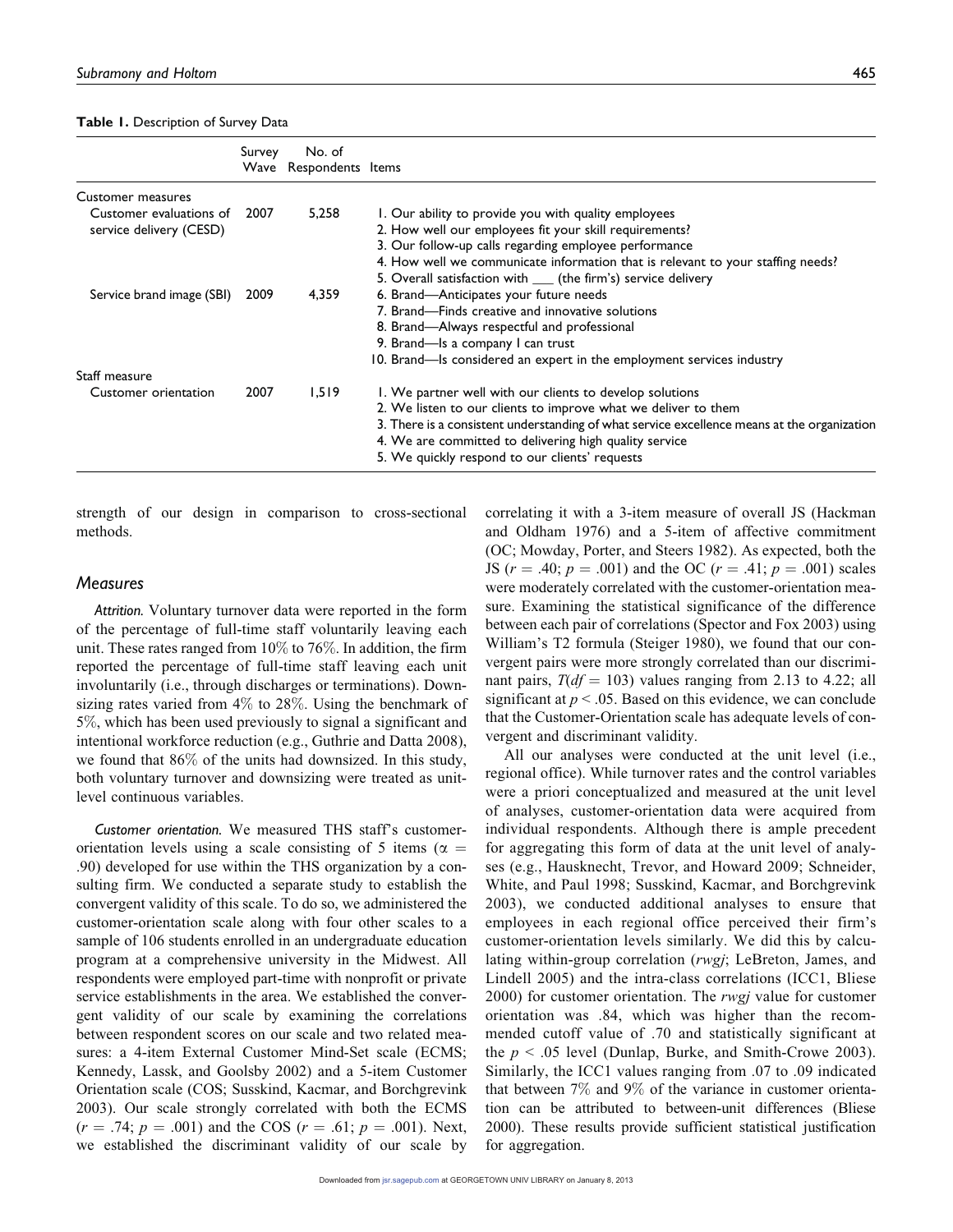Customer measures. Both of the customer measures used in this study were designed by the THS firm's marketing department with the support of an external market research company. CESD was measured using items specifically referring to the key aspects of service delivery within the THS context. These were rated on a 5-point scale ranging from low to high. The reliability of the CESD measure ( $\alpha = .86$ ) was found to be high. SBI was measured using 5 items, each of which corresponded to a service brand attribute identified by the THS firm's service-branding team and incorporated into the THS firm's strategic objectives (see Appendix A). This measure also had a high level of reliability ( $\alpha = .92$ ).

Our items and scales are consistent with those developed by other service researchers (e.g., Chang and Liu 2009; Driesener and Romaniuk 2006; Romaniuk and Sharp 2003). In addition to relying on past research in this area, we provided four subject matter experts a list of our survey items and requested that they categorize these items as representative of either SBI or CESD. These experts were professors of marketing with research streams related to customer service and/or branding. Two experts were on the faculty of a private university in Southeastern United States and two were on the faculty of a regional public university in the Midwest. The interrater agreement between these experts, calculated as the average level of agreement across items, was found to be high (93%) and indicated that the items in our survey were both face valid and closely aligned with literature. We also explored the discriminant validity of these constructs using confirmatory factor analysis (CFA), which is described below.

Unit profitability. Unit profit data were provided by the THS firm. Specifically, the unit profitability measure represents unit gross profits less overhead costs. Unit profits ranged from a loss of \$912,647 to a profit of \$3,432,286 with mean profitability of \$1.32 million  $(SD = $1.12$  million).

Control variables. Based on previous evidence indicating that unit size can affect the relationship between voluntary turnover and service quality (Hausknecht, Trevor, and Howard 2009), we examined size of the regional offices (i.e., number of fulltime staff) as a possible control variable. Further, in line with previous research demonstrating the effect of regional unemployment levels on employee turnover (Trevor 2001), we examined unemployment data for the year 2005 reported for unique metropolitan regions by the Bureau of Labor Statistics (BLS; www.bls.gov).

#### Preliminary Analysis

In this study, we described CESD as a predictor of SBI. However, it is important to acknowledge two other perspectives regarding the relationship between these customer-related variables. First, might be argued that CESD and SBI are similar types of service perceptions and load on a single factor as opposed to being distinct constructs. We tested this argument by conducting a CFA where a single factor ''general service



Figure 1. Preliminary analyses: cross-lagged panel analysis of the customer variables ( $N = 419$ ). Note. All path weights shown here are standardized parameter estimates. Equality constraint have been applied to covariances between customer evaluation of service delivery (CESD) and service brand image (SBI) at Time 1 (June) and Time 2 (October).  $* p < .05; ** p < .01$ .

perceptions'' model was compared with a two-factor model consisting of two distinct constructs (i.e., CESD and SBI). Further, even after establishing that CESD and SBI are distinct constructs causal ordering needs to be addressed. So, we considered reverse causality (i.e., customers' past brand images influence their evaluations of the current service levels) as well as a reciprocal relationship between the two constructs (i.e., CESD  $\rightarrow$  SBI and SBI  $\rightarrow$  CESD). To test these alternate conceptualizations, we conducted a cross-lagged panel analysis (CLPA) using two waves of CESD and SBI data collected 4 months apart, that is, in June (Time 1) and October (Time 2) of the year 2007. Both the CFA and CLPA were conducted using data obtained from 419 customers of the THS firm.

CFA results. To conduct our CFA, we first created a twofactor model consisting of two latent variables (CESD and SBI), each with five manifest indicators (i.e., the 5 CESD and the 5 SBI items). Next, we constrained the covariance between the two latent variables to equal 1 in order to create a singlefactor model. After running this model, we removed the unity constraint and tested a two-factor model. A comparison of the fit indices generated for the two models indicated that the twofactor model,  $\chi^2(35) = 206.10$ ; Comparative Fit Index (CFI)  $= .92$ ; Normed Fit Index (NFI)  $= .92$ ; Expected Cross-Validation Index  $(ECVI) = .92$ , fit the data significantly better,  $\Delta \chi^2(1) = 101.30; p = .001; \Delta ECVI = .14$ , than the singlefactor model,  $\chi^2(34) = 307.40$ ; CFI = .87; NFI = .85; ECVI  $= 1.06$ . This finding helps make the case that CESD and SBI are distinct constructs.

CLPA results. The results of the CLPA analyses are presented in Figure 1. Cross-lagged models represent the effects of two or more variables on each other over time. In the current study, CLPA allows us to test the direction of the relationship between CESD and SBI. Specifically, after controlling for synchronous correlations (i.e., between CESD at Time 1 and SBI at Time 1, and CESD at Time 2 and SBI at Time 2), and autocorrelations (i.e., the effects of CESD at Times 1 and 2; and SBI at Times 1 and 2), we were able to test the cross-lagged relationship between CESD at Time 1 on SBI on Time 2, and vice versa. In our analysis, we compared a null model where the cross lags were constrained to equal zero with a model where the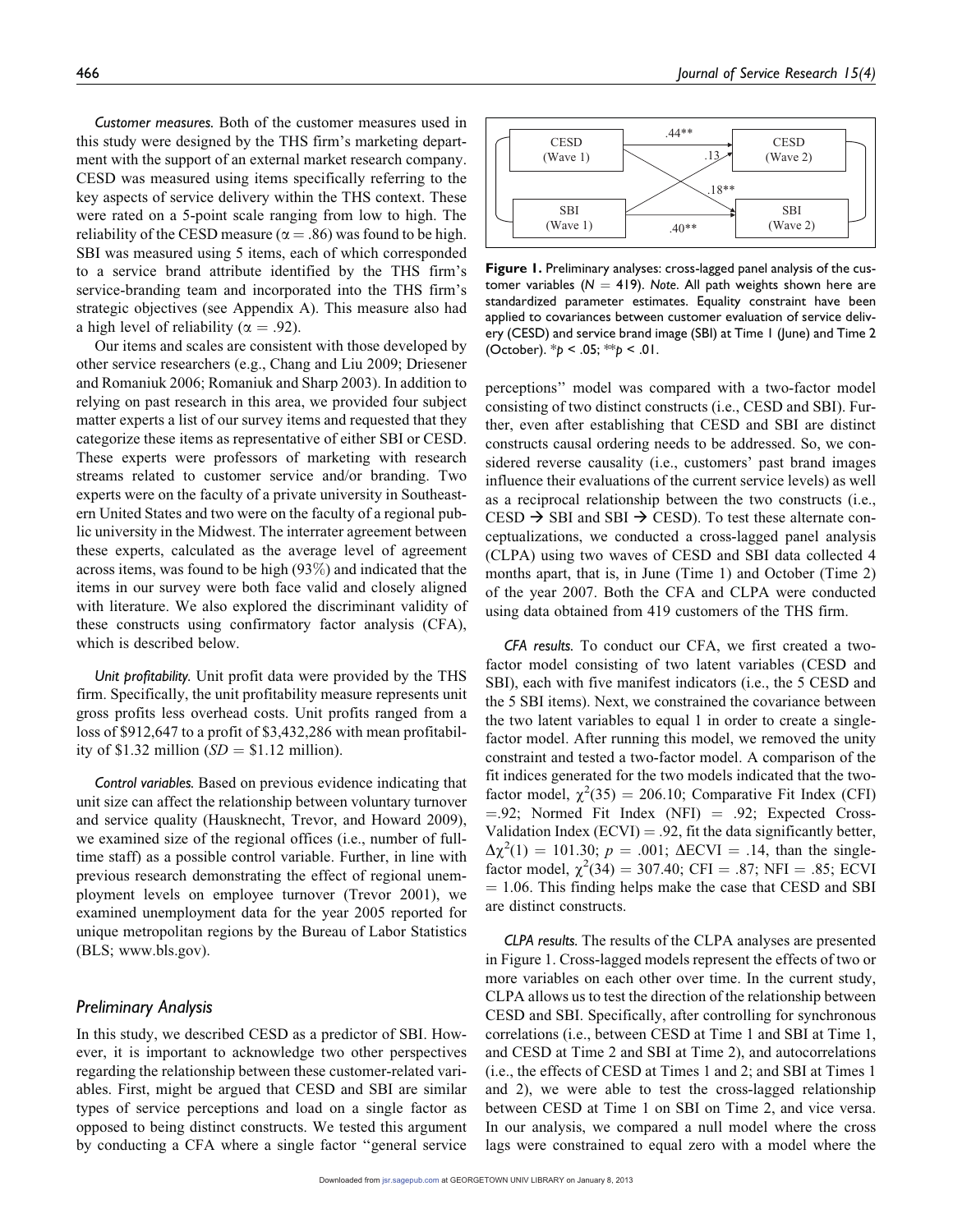|                |                       | M     | SD   | $\alpha$ |         |         |           | 4         |          | 6         |         |
|----------------|-----------------------|-------|------|----------|---------|---------|-----------|-----------|----------|-----------|---------|
|                | Regional unemployment | 4.49  | 0.76 |          |         |         |           |           |          |           |         |
| $\overline{2}$ | Unit size             | 34.37 | 5.01 |          | 0.12    |         |           |           |          |           |         |
| 3              | Voluntary turnover    | 0.31  | 0.13 |          | $-0.10$ | $-0.13$ |           |           |          |           |         |
| 4              | Downsizing            | 0.14  | 0.06 |          | $-0.02$ | 0.02    | 0.20      |           |          |           |         |
| 5.             | Customer orientation  | 4.29  | 0.25 | 0.90     | 0.08    | $-0.17$ | $-0.23$   | $-0.52**$ |          |           |         |
| 6              | <b>CESD</b>           | 4.05  | 0.19 | 0.86     | 0.10    | 0.08    | $-0.43**$ | $-0.14$   | 0.31     |           |         |
| 7              | <b>SBI</b>            | 4.21  | 0.12 | 0.92     | 0.01    | 0.03    | $-0.33$   | $-0.01$   | $0.50**$ | $0.68***$ |         |
| 8              | Unit profitability    | 1.32  | 1.12 |          | 0.06    | $-0.12$ | $-0.15$   | 0.48      | $0.45**$ | 0.35      | $0.37*$ |

Table 2. Descriptive Statistics and Intercorrelations Between Variables in the Study

Note.  $*_{p} \leq .05$ .  $*_{p} \leq .01$ .

Unit profitability is in million dollars.



Figure 2. Time-lagged model of the relationship between unit-level attrition, service-related variables, and unit performance.

cross-lagged paths were unconstrained. The improvement in model fit demonstrated by the cross-lagged model,  $\chi^2(1)$  = 13.85; CFI = .99; NFI = .99; ECVI = .10, over the baseline null model,  $\chi^2(3) = 41.86$ ; CFI = .96; NFI = .96; ECVI = .15, provided us evidence for a lagged effect of the two variables on each other,  $\Delta \chi^2(2) = 28.01$ ;  $p = .001$ ;  $\Delta$  ECVI = .05. The significance of the path coefficients for the cross lags, in addition, provided us the information necessary to discern directionality. Specifically, we found that the CESD to SBI path was statistically significant ( $B = .21$ ; SE = .08;  $\beta =$ .18;  $p = .007$ ), while the path from SBI to CESD was nonsignificant ( $B = .16$ ; SE = .08;  $\beta = .13$ ;  $p = .06$ ). Thus, we found support for our decision to use CESD as a predictor of SBI.

#### **Results**

Descriptive statistics, reliability estimates, and intercorrelations between the variables in the study are presented in Table 2. The pattern of the obtained bivariate correlations appears to be mostly consistent with our predictions. However, it is important to note that the correlation between the two types of turnover, though positive and nontrivial, is statistically nonsignificant ( $r = .20$ ; *ns*) indicating that the regional offices in our study were not significantly likely to be affected by downsizing and voluntary turnover simultaneously. Also, downsizing and CESD are not significantly correlated with each other  $(r = -.19; ns)$ .

We tested all our hypotheses using structural equations modeling implemented in AMOS 18.0 (Arbuckle 2009). In order to ensure sufficient statistical power for our analyses, we created composite (i.e., average) scores for customer orientation, CESD, and SBI, and used these composites as manifest indicators for their corresponding latent variables. Following path analysis conventions (see Hayduk 1987), we compensated for measurement error within the manifest variables by (a) fixing their path to the latent variables to  $\sqrt{\alpha}$ , where  $\alpha$  is the reliability of each scale and (b) setting the error variance of each manifest variable to  $(\sigma_j^2) \times (1 - \alpha)$  where  $\sigma_j^2$  is the observed variance of the manifest variable and  $\alpha$  is its reliability. Unit size and unemployment rates were utilized as controls in our model.

The standardized path coefficients for the hypothesized model are presented in Figure 2. We found support for the three hypotheses predicting direct relationships between variables. Specifically, (a) consistent with Hypothesis 1 we found that voluntary turnover negatively influenced CESD ( $\beta = -.41$ ,  $B=-.63$ ;  $SE=.21$ ;  $p=.001$ ;  $sr^2=.16$ ), (b) in line with Hypothesis 3, downsizing rates negatively influenced customer orientation ( $\beta = -.48$ ,  $B = -1.96$ ;  $SE = .60$ ;  $p = .001$ ;  $sr^2 = .25$ ), and (c) SBI positively influenced future unit profitability ( $\beta = .46$ ,  $B = 4.45$ ;  $SE = 1.69$ ;  $p = .009$ ;  $sr^2 = .16$ ), thus supporting Hypothesis 6. Further, we discovered that CESD  $(\beta = .58, B = .35; SE = .09; p = .001; sr^2 = .36)$  and customer orientation ( $\beta = .32$ ,  $B = .15$ ;  $SE = .08$ ;  $p = .05$ ;  $sr^2 = .24$ ) positively influenced SBI. However, we did not find evidence that downsizing rates were negatively related to future CESD  $(\beta = .32, B = -.02; SE = .47; p = .91)$ , leading us to reject Hypothesis 5. Thus, in testing all our path models, we constrained the path from downsizing to CESD to zero.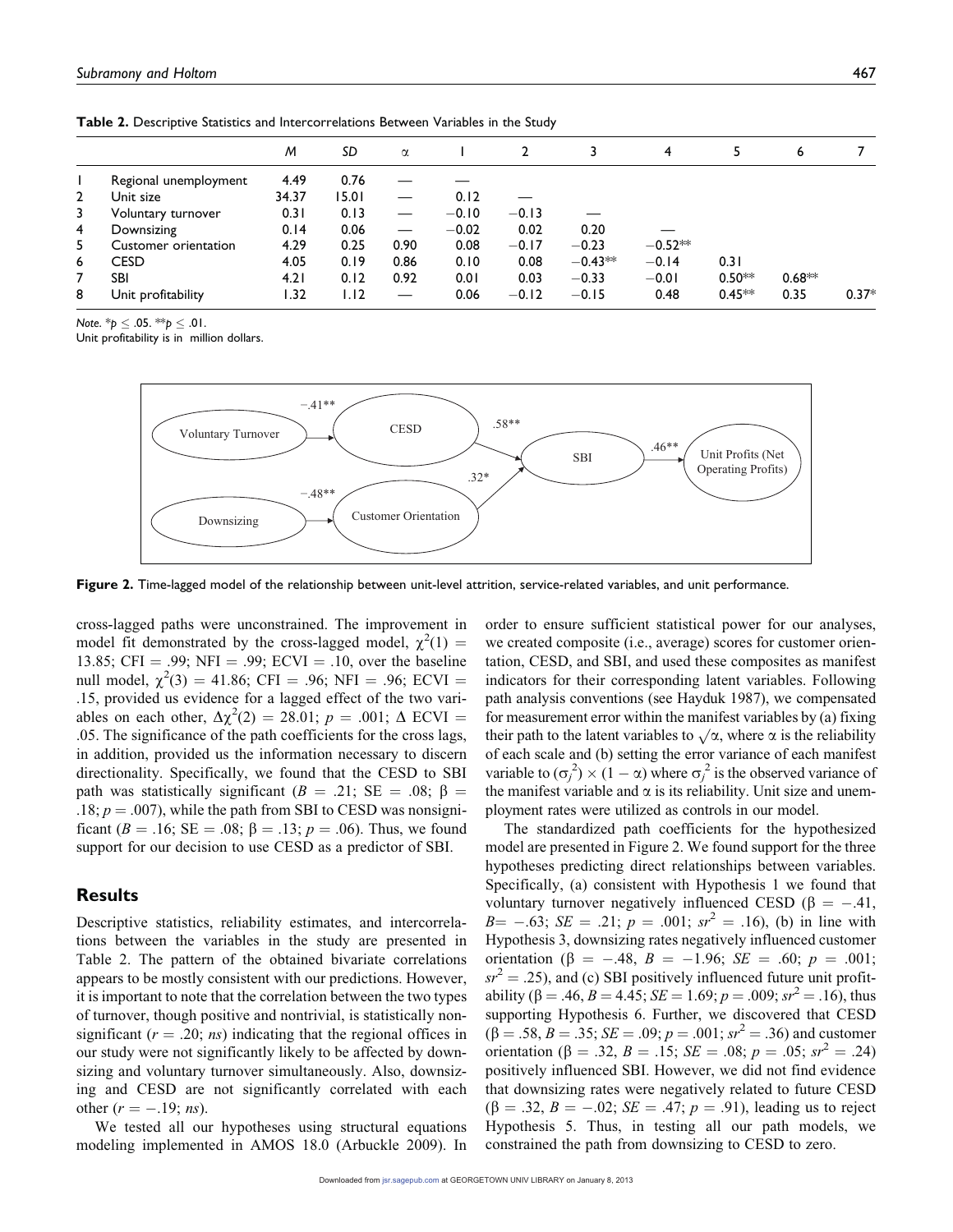| Models                  | Model Description                                                                                                                                       | $\chi^2$ (df)                 | <b>CFI</b> | IFI            |                      | PNFI RMSEA ECVI |      | Comparison With<br>Hypothesized Model,<br>$\Delta \chi^2$ (df) |
|-------------------------|---------------------------------------------------------------------------------------------------------------------------------------------------------|-------------------------------|------------|----------------|----------------------|-----------------|------|----------------------------------------------------------------|
|                         | A. Hypothesized model $VT \rightarrow CESD$ ; Downsizing $\rightarrow CO$ ; CESD &<br>$CO \rightarrow$ Brand Image<br>Brand Image $\rightarrow$ Profits | 9.40(8)                       |            | 0.95 0.98 0.19 |                      | 0.05            | 1.29 |                                                                |
| B. No brand image       | $VT \rightarrow CESD$ ; Downsizing $\rightarrow CO$ ; CESD &<br>$CO \rightarrow$ Profits                                                                | 29.30 (9) 0.30 0.64 0.13 0.19 |            |                |                      |                 | 1.58 | 19.90 (1), $p = .001$                                          |
| C. Service profit chain | VT & Downsizing $\rightarrow$ CO $\rightarrow$ CESD $\rightarrow$ Profits                                                                               | 36.1(9)                       |            |                | $0.07$ $0.52$ $0.11$ | 0.22            | 1.68 | 26.7 (3), $p = .001$                                           |
| D. Full model           | $A +$ Direct Paths from CESD & CO to<br>Profits $+$ Direct Paths from VT &<br>Downsizing to CESD & CO                                                   | 28.90(7)                      |            |                | 0.91 0.96 0.10       | 0.10            | 1.38 | 19.5 (1), $p = 001$                                            |

Table 3. Comparison of Hypothesized Model With Alternate Models

Note. CFI = Comparative Fit Index; CESD = customer evaluation of service delivery; CO = customer orientation; ECVI = Expected Cross-Validation Index; IFI = Incremental Fit Index; PNFI = Parsimony Normed Fit Index; RMSEA = root mean square error of approximation.

We tested the mediation hypotheses (Hypotheses 2 and 4) by comparing the model fit of the hypothesized full mediation model with an unmediated effects model where the paths from (a) voluntary turnover to CESD, (b) downsizing to customer orientation, (c) CESD and customer orientation to SBI were set to zero and direct paths from both types of turnover and SBI were left unconstrained. We found that the hypothesized model,  $\chi^2(8) = 9.40, p = .24$ ; root mean square error of approximation (RMSEA) = .05; CFI = .95; Incremental Fit Index  $(IFI) = .86$ ;  $ECVI = 1.29$ ; Parsimony Normed Fit Index  $(PNFI) = .19$ , demonstrated a significantly better fit,  $\Delta \chi^2(2) = 32.40; p = .001$  than the unmediated direct effects model,  $\chi^2(10) = 41.80$ ,  $p = .001$ ; RMSEA = .23; CFI = .01; IFI = .42; ECVI = 1.74; PNFI = .10. To test the statistical significance of these mediation effects, we utilized the bootstrapping approach (Shrout and Bolger 2002), drawing 1,000 random (with replacement) bootstrap samples of the observations and created 90% confidence intervals for our mediation effects using these samples. Using the Bias Corrected (BC) percentile method (Mooney and Duval 1993), we found that the 90% confidence intervals for the mediation effects for both the voluntary turnover  $\rightarrow$  CESD $\rightarrow$  SBI (estimated  $B = -.24; 90\%$ CI [ $-.58, -.05$ ]) and the downsizing  $\rightarrow$  customer orientation  $\rightarrow$ SBI (estimated  $B = -.33; 90\% \text{ CI} [-1.65, -.08]$ ) relationships did not include zero. These analyses provide support for both mediation hypotheses.

We compared our hypothesized model with three alternate models (see Table 3). First, in order to examine the importance of SBI to our overall model, we compared our hypothesized model (Model A) with Model B where the paths from customer orientation and CESD to brand image were constrained to equal zero, and the path from service image to profit was similarly constrained. We found that the hypothesized model fit our data significantly better than the alternative model,  $\Delta \chi^2(1) =$ 19.90;  $p = .001$ . Next, we compared our hypothesized model to a ''service-profit chain'' where employee attrition influenced customer orientation; customer orientation influenced CESD, and CESD influenced profits. Once again, we found that the hypothesized model had a significantly better fit than the

alternative model,  $\Delta \chi^2(3) = 26.70$ ;  $p = .001$ . Finally, to confirm that the hypothesized model provided a parsimonious explanation of the relationship between the variables in our study, we compared it with a ''full model.'' In this model, we added paths from voluntary turnover and downsizing to both customer orientation and CESD; and direct path from customer orientation and CESD to profits; in addition to the paths in the hypothesized model. Consistent with our hypotheses, the mediation model fit our data significantly better than the full model,  $\Delta \chi^2$  (1) = 19.50; p = .001. In sum, we find strong support for the relationships depicted in Figure 2.

#### **Discussion**

We proposed and tested an integrated model of unit-level attrition, customer-related outcomes, and profit within the context of a relationship-based service business. Using time-lagged data, we demonstrated the negative effect voluntary turnover has on CESD and their subsequent impact on SBI. Downsizing was shown to have a negative impact on customer orientation, which also influences SBI. We did not find a negative relationship between downsizing and CESD. Finally, we observed a strong relationship between service-brand image and profits. In short, the data confirm that high levels of attrition—whether through downsizing or voluntary turnover—have a negative impact on customers' image of the service brand, which predict subsequent declines in unit profitability.

#### Theoretical Implications

The results of our analyses suggest that employee attrition has significant negative effects on the performance of business units. In addition, by demonstrating that CESD fully mediates the relationship between voluntary turnover and SBI and that customer orientation fully mediates the relationship between downsizing and SBI, we have taken an initial step in clarifying the contents of the ''black box'' between turnover and its performance-related consequences (Hausknecht and Trevor 2011; Holtom et al. 2008). These findings and the underlying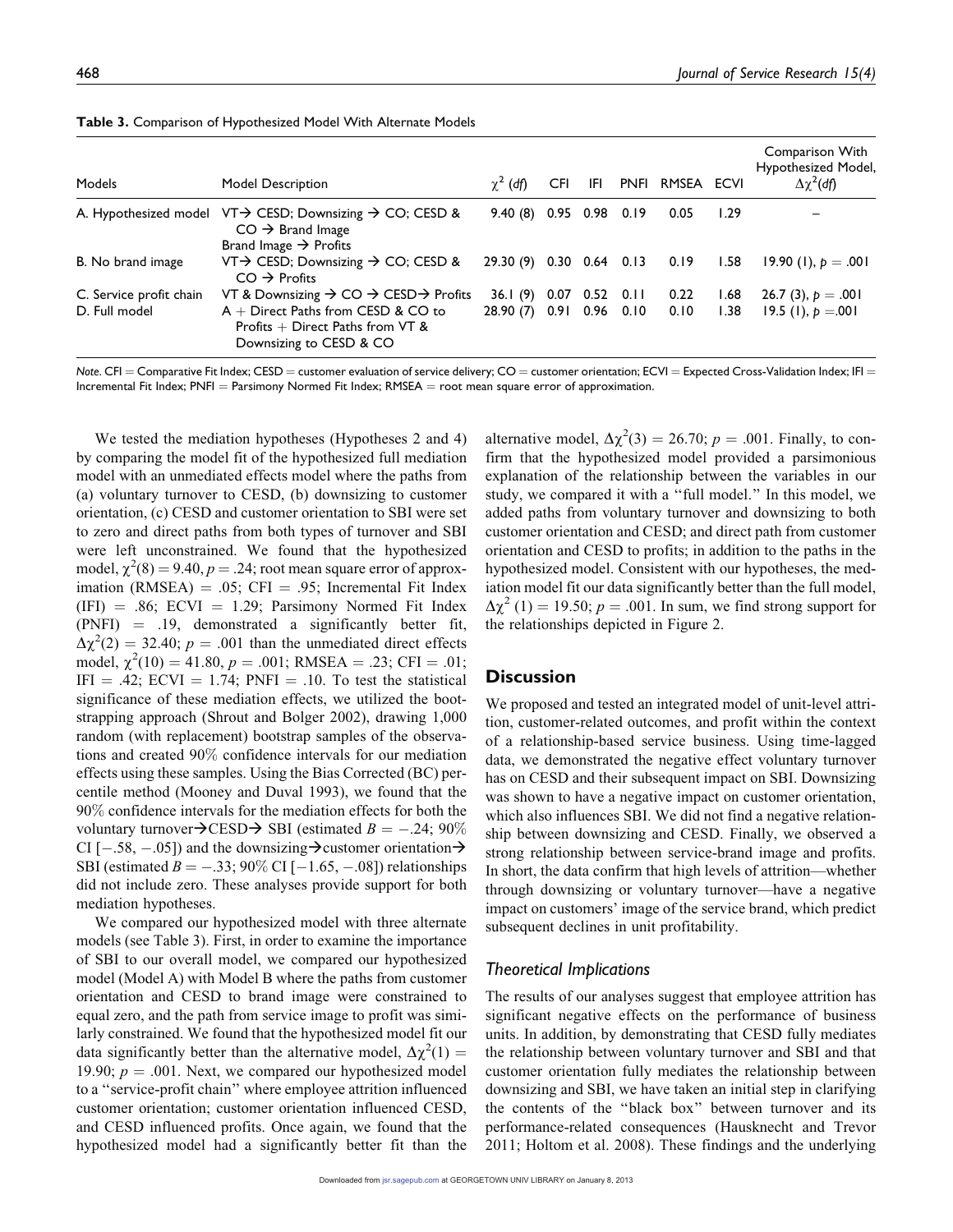theoretical mechanisms are likely to extend to contexts where customers interact with the same employee more than once, and where an understanding of a customer's idiosyncratic needs is critical in order to provide high service levels. These contexts include many personal service settings (e.g., financial services, health care, child care) as well business-to-business relationships (e.g., industrial suppliers, professional service firms).

Additionally, as Hausknecht and Trevor (2011, p. 355) noted, ''involuntary turnover dynamics are not well understood.'' This fact coupled with the pervasiveness of reductions in force or downsizing in the United States (U.S. Department of Labor 2010) point to the importance of these empirical results. Not only is the financial impact made clear but also insights into the process by which it occurs are illuminated. Contrary to our prediction and the findings of McElroy and associates (2001), downsizing was not found to negatively influence CESD. While the reason for this finding is not completely clear, it is possible that the downsizing units in our sample were able to prevent short-term disruption to their operations by a more efficient use of their remaining employees. However, it should be noted that downsizing did have a significant negative influence on employees' customer orientation levels, which is likely to translate into lower CESD levels in the long term.

#### Implications for Practice

The organizational behavior literature is rich with theory and associated practical recommendations for organizations desiring to reduce voluntary turnover. For many years, researchers have advocated increasing JS (Hackman and Oldham 1978) or organizational commitment (Mowday, Porter, and Steers 1982) as methods for stemming turnover. More recently, perceived organizational support (Eisenberger et al. 1986) and job embeddedness (Mitchell et al. 2001) have gained traction as theories with strong empirical support and rich recommendations for combating high levels of voluntary turnover. For example, in addition to looking at the fit an employee has with the organization, the links he or she has developed with people inside the organization and the sacrifices that would be incurred if he or she were to leave, job embeddedness looks at a person's fit with, links in and benefits associated with the community where he or she lives (Mitchell et al. 2001). This gives the manager multiple ports for influencing employee connections to the job and surrounding area, thereby increasing the probability of staying.

Though relatively less is known about the effects of downsizing, both the decision and the process by which it occurs are controlled directly by managers. Thus, the primary practical implication of this work as it relates to downsizing is to be cognizant of its potential impact. Similar to the delay in observing the positive effect from marketing actions or service enhancements designed to improve satisfaction (van Doorn 2008), the negative effects of downsizing are most likely to be delayed. Thus, while there are obvious financial savings from planned attrition, there may be material long-term financial implications from downsizing that managers may not predict. However, these hidden costs from downsizing and turnover may be significant and therefore important for managers to anticipate. There are a number of ways that these effects might be mitigated by addressing the mediators of the relationship with SBI directly. Specifically, the leader of a unit experiencing high rates of voluntary turnover would be well advised to reemphasize to remaining employees the importance of communicating effectively with clients to provide personalized service in order to maintain positive CESD. Similarly, knowing that downsizing affects perceptions of customer orientation, organizations that opt to downsize can try to reduce this impact by developing specific training for remaining employees that emphasizes listening to clients, partnering with them to develop effective responses in a timely manner, and ensuring that a consistent understanding of what constitutes positive service delivery exists.

Our results also highlight the importance of emphasizing customer orientation among employees. High levels of customer orientation can be obtained by selection customerfocused employees, training them in customer-related attitudes and skills, and rewarding them for customer-oriented behaviors like responsiveness, helpfulness, and relationship building (Schneider and Bowen 1995).

Further, notwithstanding evidence that time-lagged relationships reported are generally weaker than concurrent relationships, we found strong support for the mediating role of CESD in creating positive SBI and profits. Because this variable was measured using data directly from customers, we believe that the role employee continuity plays in maintaining functional relationships between the organization and its customers cannot be ignored. While the direct costs of voluntary turnover are well known (e.g., recruitment, testing, selection, training), this research adds insight into the indirect costs of attrition on profitability. In order to demonstrate the practical implications of this study, we estimated the differences in CESD and customer orientation rates for high and low attrition units as well as the profitability of units with high and low SBIs. We found that units that had high levels of voluntary turnover (i.e., at or above the 80th percentile; voluntary turnover rates at or above 42%) had an average CESD score of 3.94, while those with low voluntary turnover rates (i.e., at or below the 20th percentile; voluntary turnover rates at or below 20%) had an average CESD score of 4.19—a significant quarter scale point difference. Similarly, units that engaged in high levels of downsizing (i.e., at or above the 80th percentile; downsizing rates at or above 19%) had an average customer orientation score of 3.93, while the units with low downsizing rates (i.e., at or below the 20th percentile; downsizing rates at or below 8%) had an average customer orientation score of 4.38—a significant difference of almost a half scale point. More interestingly, units with lower levels of SBI (i.e., at or below the 20th percentile; values of 4.12 and below) had unit profits of \$485,978 as compared to profits of \$1,970,888 for units with higher SBI levels (i.e., at or above the 80th percentile; values of 4.34 and above). In other words, units that had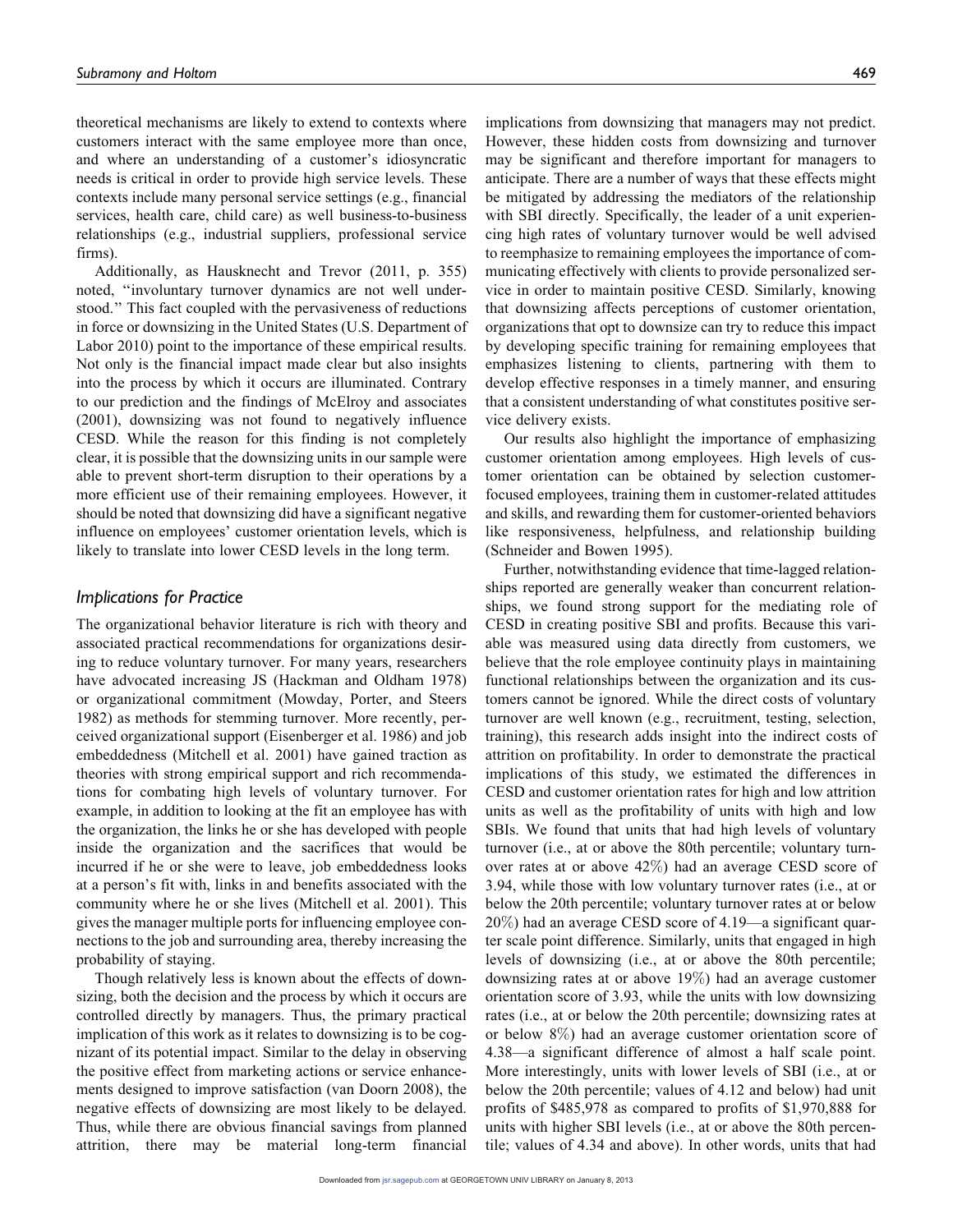strong SBIs tended to be more than 4 *times* more profitable than units with weaker SBIs. These findings highlight the financial benefits of creating positive SBI in the minds of customers, as well as the importance of controlling employee turnover, and improving customer orientation and service delivery levels.

#### Strengths, Limitations, and Future Research Directions

One of the key strengths of this study is the use of a data set with time-lagged measures. Recently, Roe (2008) found that less than 10% of all studies published in applied psychology journals incorporated time into their theoretical framework and that fewer than 6% actually tested the temporal aspects of theorized relationships. Specific to the domain of collective turnover, 72% of studies examine it using a 1-year window. Given that proper understanding of the cause-effect timing is critical to detecting causal relationships (Mitchell and James 2001), we believe the focus on the multiyear process is critical. This study has additional methodological strengths including the control of common source variance through the use of multiple data sources and the statistical control of extraneous variables (e.g., unit size, unemployment rates) that could affect key relationships.

However, it is important to acknowledge a number of limitations as well. First among these is generalizability—a concern in any single-company study. This research was conducted in the THS setting where employees and customers interacted frequently with each other and the customer had significant input into the provision of the service—a role that has been termed coproduction by service researchers (Bendapudi and Leone 2003). In situations such as these, turnover is likely to affect CESD much more strongly than in ones where employees and customers do not interact often or where the service transaction requires only limited employee involvement (e.g., convenience-store purchases). Future studies are needed in contexts where deep bonds between employees and customers are difficult to establish or unlikely to occur.

Another limitation of this study is that we did not explore the differential effects of turnover for customers with varying expectations from the firm. It is possible that customers who require high levels of involvement with the THS firm (e.g., assistance in developing staffing plans, creating job descriptions, and serving as the primary staffing source) would be more dissatisfied with the loss of valued service providers than those who view the firm as an occasional source of contingent workers. Thus, there is a need to examine various moderators of the turnover-CESD relationship including customer expectations, level of involvement with the firm and possibly the quality of the employees who are leaving (i.e., employee performance). Another limitation of our study is that we did not investigate other forms of involuntary turnover such as performance-based discharges. In the light of recent findings linking involuntary turnover with diminishing customer service (e.g., Batt and Colvin 2011), we should expect performancebased attrition to also have a negative effect on customer outcomes. Finally, additional controls that measure important unit-level influences (e.g., regional economic indicators, effective unit leadership) on unit profitability would also strengthen the causal claims suggested by our findings.

#### Conclusion

In sum, our study demonstrates how important continuity in staffing is to the coproduction of services by employees and customers. When turnover and downsizing rates are high, customer perceptions of SBI suffer. While the importance of employee-customer relationships has often been noted in both applied psychology and marketing literatures, our study highlights the importance of retaining customer-contact staff in order to preserve the strategic advantage available to firms through the accumulation and use of this key relational asset.

### Appendix A

#### Description of the SBI

- 1. Preamble: The attributes of our brand define our personality, our behavior, and the way we want to be seen by the outside world. It is the feeling that we want people to get when they speak to us. It is the impression they will get from our communications, our behavior, and the way we present ourselves.
- 2. Forward looking: We look to the future. We anticipate new developments and make sure we are ready for them. We influence many of these developments ourselves, so we are well placed to give advice on what is coming up next in the world of work. Always facing the future, always improving, we are always leading the way.
- 3. Expert: Working with clients and candidates every day, all over the world, we recognize how work is changing. We are knowledgeable, accurate, clear, and concise. This expertise puts us in the best position to help people understand and optimize emerging opportunities in the world of work.
- 4. Fresh thinking: We look at things differently, challenging the norm and finding creative, unexpected solutions. This fresh thinking leads to new and better ways of doing things. By making a wider range of different options available, we are encouraging people to think differently about work and about the choices they are making.
- 5. Engaging: We are warm and approachable, always finding new ways to make work more interesting. Thoughtful, respectful, and caring, we encourage people to explore new opportunities and expand their abilities.
- 6. Trustworthy: We are honest and truthful. We are dependable and reliable. We have integrity. People trust us to give them the facts and to help them make the right choices. When we say we will do something, we do it.

#### Declaration of Conflicting Interests

The author(s) declared no potential conflicts of interest with respect to the research, authorship, and/or publication of this article.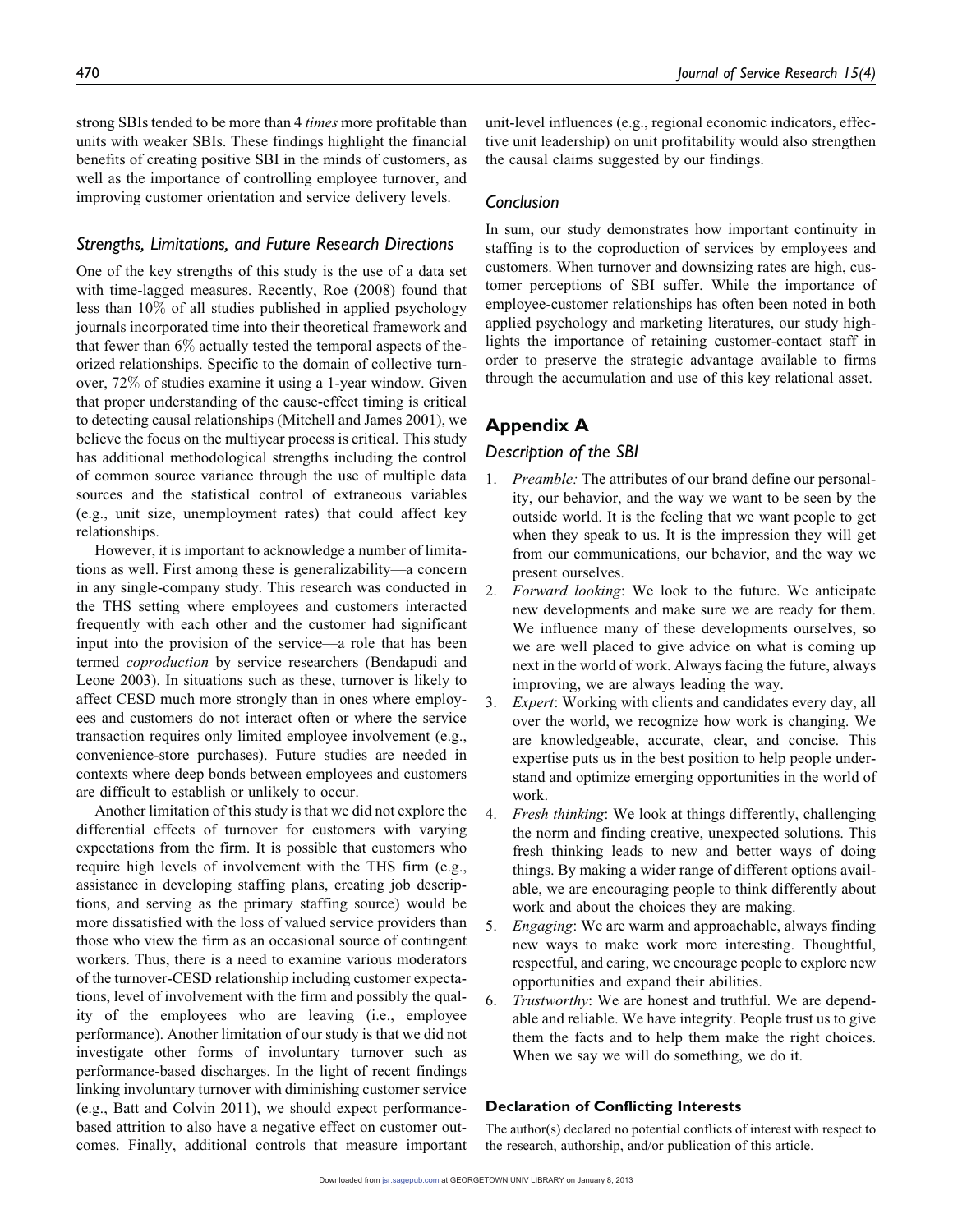#### Funding

The author(s) received no financial support for the research, authorship, and/or publication of this article.

#### **References**

- Adler, Paul S. and Seok-Woo Kwon (2002), ''Social Capital: Prospects for a New Concept," Academy of Management Review, 27 (1), 17-40.
- Allen, Tammy D., Deena M. Freeman, Joyce E. Russell, Richard C. Reizenstein, and Joseph O. Rentz (2001), ''Survivor Reactions to Organizational Downsizing: Does Time Ease the Pain?'' Journal of Occupational and Organizational Psychology, 74 (2), 145-164.
- Arbuckle, James L. 2009. Amos Version 18.0 [Computer Program]. Chicago: SPSS.Barth, Mary E., Michael B. Clement, George Foster, and Ron Kasznik (1998), ''Brand Values and Capital Market Valuation,'' Review of Accounting Studies, 3 (1/2), 41-68.
- Batt, Rosemary and Alexander J. Colvin (2011), ''An Employment Systems Approach to Turnover: Human Resource Practices, Quits, Dismissals, and Performance,'' Academy of Management Journal, 54 (4), 695-717.
- Bendapudi, Neeli and Robert P. Leone (2003), ''Psychological Implications of Customer Participation in Co-Production,'' Journal of Marketing, 67 (1), 14-28.
- Berry, Leonard L. (2000), "Cultivating Service Brand Equity," Journal of the Academy of Marketing Science, 28 (1), 128-137.
- Bettencourt, Lance A., Kevin P. Gwinner, and Matthew L. Meuter (2001), ''A Comparison of Attitude, Personality, and Knowledge Predictors of Service-Oriented Organizational Citizenship Behaviors," Journal of Applied Psychology, 86 (1), 29-41.
- Bliese, Paul D. (2000), ''Within Group Agreement, Non-Independence, and Reliability," in Multilevel Theory, Research, and Methods in Organizations, Katherine J. Klein and Steven Kozlowski, eds. San Francisco: Jossey Bass, 3-90.
- Brakus, J. Josko, Bernd H. Schmitt, and Lia Zarantonello (2009), ''Brand Experience: What Is It? How Is It Measured? Does It Affect Loyalty?'' Journal of Marketing, 73 (3), 52-68.
- Brodie, Roderick J., James R. Whittome, and Gregory J. Brush (2009), ''Investigating the Service Brand: A Customer Value Perspective,'' Journal of Business Research, 62 (3), 345-355.
- Burmann, Christoph, Marc Jost-Benz, and Nicola Riley (2009), ''Toward an Identity-Based Brand Equity Model,'' Journal of Business Research, 62 (3), 390-397.
- Chaudhuri, Arjun and Morris B. Holbrook (2001), ''The Chain of Effects from Brand Trust and Brand Affect to Brand Performance: The Role of Brand Loyalty,'' Journal of Marketing, 65 (2), 81-93.
- Chang, Hsin Hsin and Ya Ming Liu (2010), ''The Impact of Brand Equity on Brand Preference and Purchase Intentions in the Service Industries,'' Service Industries Journal, 29 (12), 1687-1706.
- Datta, Deepak K., James P. Guthrie, Dynah Basuil, and Alankrita Pandey (2010), ''Causes and Effects of Employee Downsizing: A Review and Synthesis,'' Journal of Management, 36 (1), 281-348.
- De Chernatony, Leslie and Francesca Dall'Olmo Riley (1999), ''Expert's Views about Defining Services Brands and the Principles of Services Branding''. Journal of Business Research, 46(2), 181-192.
- and Susan Segal-Horn (2001), "Building on Services Characteristics to Develop Successful Services Brands,'' Journal of Marketing Management, 17 (7/8), 645-669.
- De, Meuse, Kenneth P., Thomas J. Bergmann, Paul A. Vanderheiden, and Catherine E. Roraff (2004), ''New Evidence Regarding Organizational Downsizing and a Firm's Financial Performance: A Long-Term Analysis,'' Journal of Managerial Issues, 16 (2), 155-177.
- Dess, Greg G. and Jason D. Shaw (2001), ''Voluntary Turnover, Social Capital, and Organizational Performance," Academy of Management Review, 26 (3), 446-456.
- Dierickx, Ingemar and Karel Cool (1989), ''Asset Stock Accumulation and Sustainability of Competitive Advantage," Management Science, 35 (12), 1504-1514.
- Dietz, Joerg, S. Douglas Pugh, and Jack W. Wiley (2004), ''Service Climate Effects on Customer Attitudes: An Examination of Boundary Conditions,'' Academy of Management Journal, 47 (1), 81-92.
- Driesener, Carl and Jenni Romaniuk (2006), ''Comparing Methods of Brand Image Measurement,'' International Journal of Market Research, 48 (6), 681-698.
- Druker, Janet and Celia Stanworth (2004), ''Mutual Expectations: A Study of the Three-Way Relationship between Employment Agencies, their Client Organizations and White-Collar Agency Temps,'' Industrial Relations Journal, 35 (1), 58-75.
- Dunlap, William P., Michael J. Burke, and Kristin Smith-Crowe (2003), ''Accurate Tests of Statistical Significance for Rwg and Average Deviation Inter-Rater Agreement Indices,'' Journal of Applied Psychology, 88 (2), 356-362.
- Eisenberger, Robert, Robin Huntington, Steven Hutchinson, and Debora Sowa (1986), ''Perceived Organizational Support,'' Journal of Applied Psychology, 71 (3), 500-507.
- Erdem, Tülin, Joffre Swait, and Ana Valenzuela (2006), "Brands as Signals: A Cross-Country Validation Study," Journal of Marketing, 70 (1), 34-49.
- Flanagan, David J. and K. C. O'Shaughnessy (2005), ''The Effect of Layoffs on Firm Reputation," Journal of Management, 31 (3), 445-463.
- Ganesan, Shankar (1994), ''Determinants of Long-Term Orientation in Buyer-Seller Relationships,'' Journal of Marketing, 58 (2), 1-19.
- Giardini, Angelo and Michael Frese (2008), ''Linking Service Employees' Emotional Competence to Customer Satisfaction: A Multilevel Approach,'' Journal of Organizational Behavior, 29 (2), 155-170.
- Glebbeek, Arie C. and Erik H. Bax (2004), ''Is High Employee Turnover Really Harmful? An Empirical Test Using Company Records,'' Academy of Management Journal, 47 (2), 277-286.
- Grégoire, Yany, Thomas M. Tripp, and Renaud Legoux (2009), ''When Customer Love Turns into Lasting Hate: The Effects of Relationship Strength and Time on Customer Revenge and Avoidance," Journal of Marketing, 73 (6), 18-32.
- Grönroos, Christian (2007), Service Management & Marketing, 3rd ed). West Sussex, UK: John Wiley & Sons.
- Guthrie, James and Deepak K. Datta (2008), ''Dumb and Dumber: The Impact of Downsizing on Firm Performance as Moderated by Industry Conditions,'' Organization Science, 19 (1), 108-123.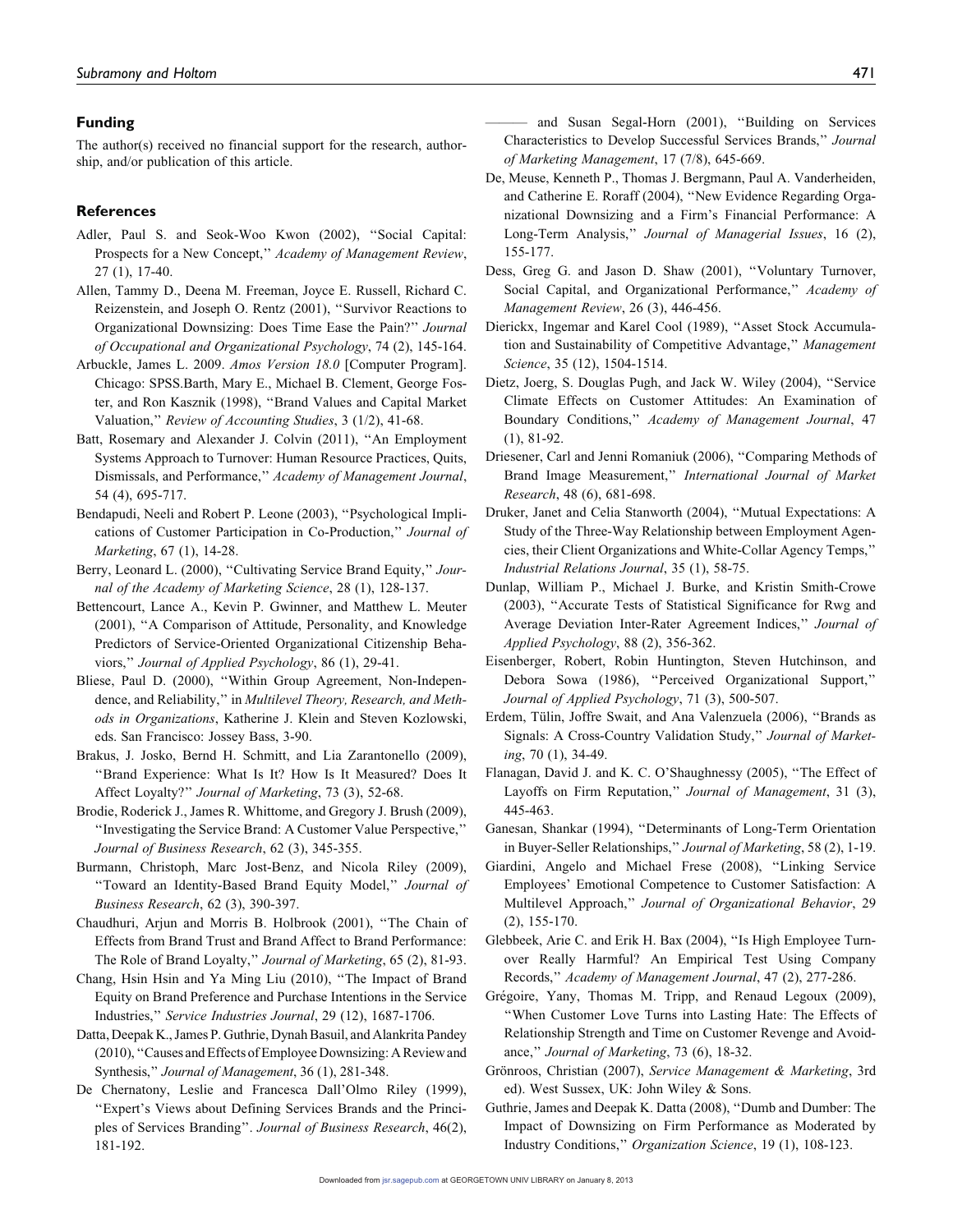- Hackman, J. Richard and Gregory R. Oldman (1976), ''Motivation through the Design of Work: Test of a Theory," Organizational Behavior and Human Performance, 16 (2), 250-279.
- Hausknecht, John P. and Charlie O. Trevor (2011), "Collective Turnover at the Group, Unit, and Organizational Levels: Evidence, Issues, and Implications,'' Journal of Management, 37 (1), 352-388. and Michael J. Howard (2009), "Unit-Level Voluntary Turnover Rates and Customer Service Quality: Implications of Group Cohesiveness, Newcomer Concentration, and Size,'' Journal of Applied Psychology, 94 (4), 1068-1075.
- Hayduk, Leslie Alec (1987), Structural Equation Modeling with LIS-REL: Essentials and Advances. Baltimore, MD: Johns Hopkins University Press.
- Hogan, John E. and Gary Armstrong (2001), ''Toward a Resource-Based Theory of Business Exchange Relationships: The Role of Relational Asset Value,'' Journal of Business-to-Business Marketing, 8 (4), 3-26.
- Holtom, Brooks C., Terence R. Mitchell, Thomas W. Lee, and Marion Eberly (2008), ''Turnover and Retention Research: A Glance at the Past, A Closer Review of the Present, and A Venture into the Future,'' Academy of Management Annals, 2 (1), 231-274.
- Homburg, Christian, Jan Wieseke, and Wayne D. Hoyer (2009), ''Social Identity and the Service–Profit Chain,'' Journal of Marketing, 73 (2), 38-54.
- Hunt, Shelby D. (1997), "Competing through Relationships: Grounding Relationship Marketing in Resource-Advantage Theory,'' Journal of Marketing Management, 13 (5), 431-445.
- Kacmar, K. Michele, Martha C. Andrews, David L. Van Rooy, R. Chris Steilberg, and Stephen Cerrone (2006), ''Sure, Everyone Can be Replaced ... But at What Cost? Turnover as a Predictor of Unit-Level Performance,'' Academy of Management Journal, 49 (1), 133-144.
- Keller, Kevin L. (1993), "Conceptualizing, Measuring, and Managing Customer Based Brand Equity,'' Journal of Marketing, 57 (1), 1-22.
- Kennedy, Karen Norman, Felicia G. Lassk, and Jerry R. Goolsby (2002), ''Customer Mind-Set of Employees throughout the Organization,'' Journal of the Academy of Marketing Science, 30 (2), 159-171.
- Kirmani, Amna and Valarie Zeithaml (1993), ''Advertising, Perceived Quality and Brand Image," in Brand Equity & Advertising: Advertising's Role in Building Strong Brands, David A. Aaker and Alexander L. Biel, eds. London: Psychology Press, 143-162.
- Lantieri, Tara and Larry Chiagouris (2009), ''Brand Trust in an Age without Trust: Expert Opinions," Journal of Consumer Marketing, 26 (2), 78-86.
- Lassar, Walfried, Banwari Mittal, and Arun Sharma (1995), ''Measuring Customer-Based Brand Equity,'' Journal of Consumer Marketing, 12 (4), 11-19.
- LeBreton, James M., Lawrence R. James, and Michael K. Lindell (2005), ''Recent Issues Regarding rWG, r\*WG, rWG(J), and r\*WG(J)," Organizational Research Methods, 8 (1), 128-138.
- Lee, Marlene A. and Mark Mather (2008), ''U.S. Labor Force Trends,'' Population Bulletin, 63 (2), 1-16.
- Leana, Carrie and Harry Van Buren (1999), ''Organizational Social Capital and Employment Practices,'' Academy of Management Review, 24 (3), 538-555.
- Liao, Hui and Mahesh Subramony (2008), ''Employee Customer Orientation in Manufacturing Organizations: Joint Influences of Customer Proximity and Senior Leadership Team,'' Journal of Applied Psychology, 93 (2), 317-328.
- McElroy, James C., Paula C. Morrow, and Scott N. Rude (2001), ''Turnover and Organizational Performance: A Comparative Analysis of the Effects of Voluntary, Involuntary, and Reduction-In-Force Turnover," Journal of Applied Psychology, 86 (6), 1294-1299.
- Mitchell, Terence R. and Lawrence R. James (2001), ''Building Better Theory: Time and the Specification of when Things Happen,'' Academy of Management Review, 26 (4), 530-547.
- ———, Brooks C. Holtom, Thomas W. Lee, Chris Sablynski, and Miriam Erez (2001), ''Why People Stay: Using Job Embeddedness to Predict Voluntary Turnover," Academy of Management Journal, 44 (6), 1102-1121.
- Mizik, Natalie and Robert Jacobson (2008), ''The Financial Value Impact of Perceptual Brand Attributes,'' Journal of Marketing Research, 45 (1), 15-32.
- Mooney, Christopher Z. and Robert D. Duval (1993), Bootstrapping: A Nonparametric Approach to Statistical Inference. Newbury Park, CA: Sage Publications.
- Morgeson, Frederick P. and David A. Hofmann (1999), ''The Structure and Function of Collective Constructs: Implications for Multilevel Research and Theory Development,'' Academy of Management Review, 24 (2), 249-265.
- Morrow, Paula C. and James C. McElroy (2007), "Efficiency as a Mediator in Turnover-Organizational Performance Relations,'' Human Relations, 60 (6), 827-849.
- Mowday, Richard T., Lyman W. Porter, and Richard M. Steers (1982), Employee-Organization Linkages: The Psychology of Commitment, Absenteeism and Turnover. San Diego, CA: Academic Press.
- Nahapiet, Janine and Sumantra Ghoshal (1998), ''Social Capital, Intellectual Capital, and the Organizational Advantage,'' Academy of Management Review, 23 (2), 242-266.
- Orth, Ulrich R. and Renata De Marchi (2007), ''Understanding the Relations between Functional, Symbolic, and Experiential Brand Beliefs, Product Experiential Attributes, and Product Schema: Advertising-Trial Interactions Revisited,'' Journal of Marketing Theory and Practice, 15 (3), 219-233.
- Palmatier, Robert W., Rajiv P. Dant, and Dhruv Grewal (2007), ''A Comparative Longitudinal Analysis of Theoretical Perspectives of Interorganizational Relationship Performance,'' Journal of Marketing, 71 (4), 172-194.
	- ———, Cheryl Jarvis, Jennifer Bechkoff, and Frank Kardes (2009), ''The Role of Customer Gratitude in Relationship Marketing,'' Journal of Marketing, 73 (5), 1-18.
	- ———, Rajiv P. Dant, Dhruv Grewal, and Kenneth R. Evans (2006), ''Factors Influencing the Effectiveness of Relationship Marketing: A Meta-Analysis,'' Journal of Marketing, 70 (4), 136-153.
- Payne, Adrain, Kaj Storbacka, Pennie Frow, and Simon Knox (2009), ''Co-Creating Brands: Diagnosing and Designing the Relationship Experience,'' Journal of Business Research, 62 (3), 379-389.
- Ployhart, Robert E., Jeff Weekley, and Jase Ramsey (2009), ''The Consequences of Human Resource Stocks and Flows: A